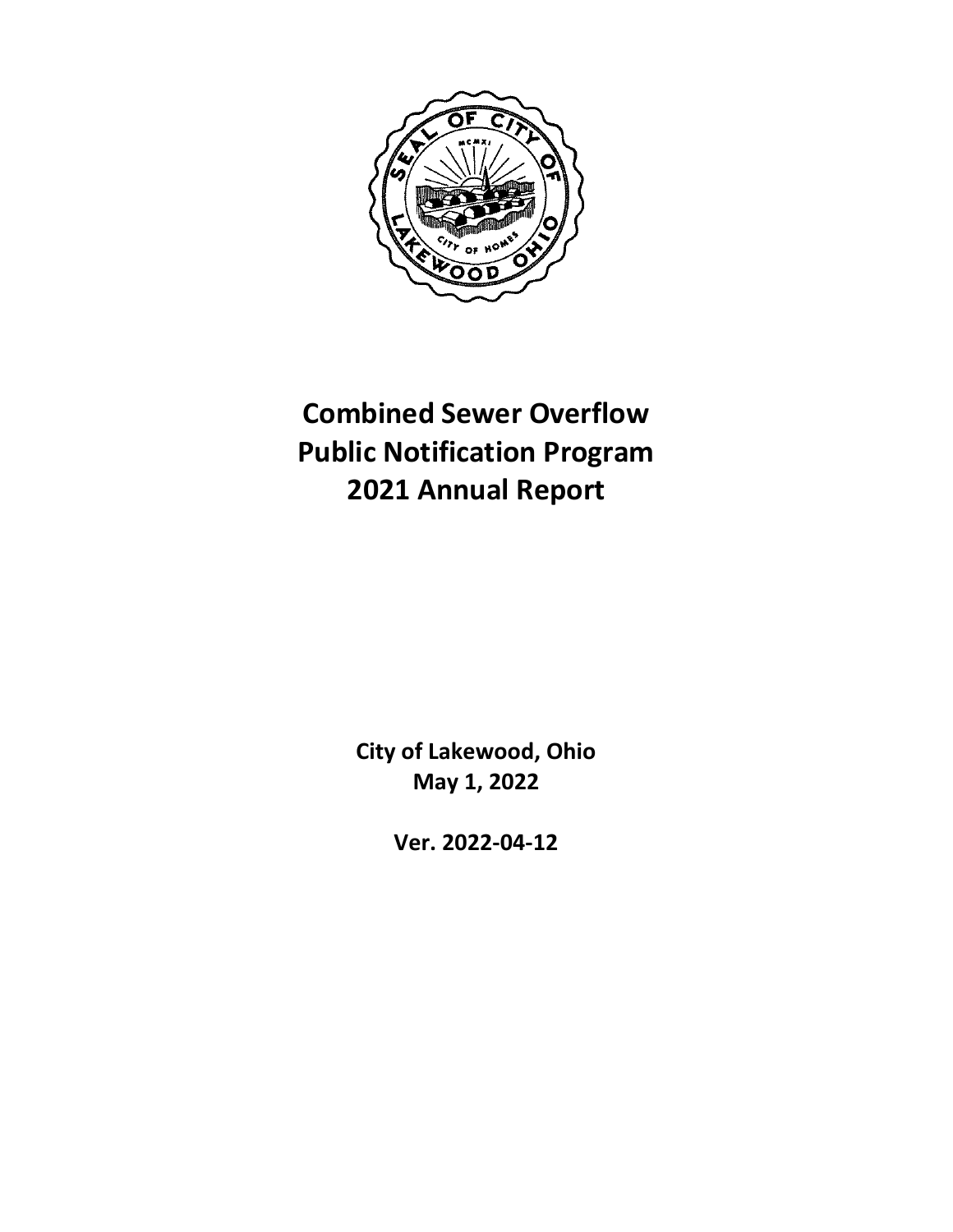# City of Lakewood, Ohio CSO Public Notification Program Annual Report for 2021

The City of Lakewood has combined sewer overflows (CSOs) on Lake Erie and Rocky River. Public access areas affected by CSOs are Rocky River and Lake Erie beaches. The City notifies the public by email and on a website within four (4) hours of being made aware of a CSO event. Lakewood reports CSO activity monthly to the Ohio EPA, and annually to the US EPA.

The City has three (3) rain gauges that recorded 31.60 to 35.72 inches of total rainfall throughout the year. The rainfall for 2021 was less than 2020. The number of CSO events was less as well as the total CSO volume. By comparison, the 2021 rainfall was closer to 2019. Table 1 lists the values of CSO events and rainfall (average of the three gauges) for the past four years.

| Table 1<br><b>Annual CSO and Rainfall Data</b> |                   |                                   |                      |  |  |
|------------------------------------------------|-------------------|-----------------------------------|----------------------|--|--|
| Year                                           | Number of         | <b>Total Million Gallons (MG)</b> | <b>Total Yearly</b>  |  |  |
|                                                | <b>CSO Events</b> | of CSO Volume                     | <b>Rainfall (in)</b> |  |  |
| 2018                                           | 83                | 198.82                            | 43.85                |  |  |
| 2019                                           | 68                | 197.72                            | 34.26                |  |  |
| 2020                                           | 76                | 305.83                            | 38.93                |  |  |
| 2021                                           | 68                | 169.17                            | 33.95                |  |  |

The rainfall led to sixty-eight (68) combined sewer overflow events in 2021. Table 2 is a listing of these wet weather CSO events for 2021. The last column of Table 2, Total Rain (in), is the rainfall only for events that produced one or more CSOs. The total rainfall of these events is less than the total for the entire year. Figure 1 is a map showing the locations of the outfalls listed in Table 2.

| Table 2<br><b>Wet Weather Events Producing CSOs</b> |                  |                    |                  |                                |                          |                              |  |
|-----------------------------------------------------|------------------|--------------------|------------------|--------------------------------|--------------------------|------------------------------|--|
| Event                                               | <b>Outfall</b>   | <b>Event Start</b> | <b>Event End</b> | <b>Total</b><br>Volume<br>(MG) | <b>Duration</b><br>(Hrs) | <b>Total</b><br>Rain<br>(in) |  |
|                                                     | <b>RRES 1145</b> | 1/1/21 11:50 AM    | 1/1/21 10:45 PM  | 0.07                           | 10.9                     |                              |  |
|                                                     | <b>LEWS 1055</b> | 1/1/21 11:50 AM    | 1/2/21 12:55 AM  | 0.27                           | 13.1                     |                              |  |
|                                                     | <b>LEWS 1040</b> | 1/1/21 11:55 AM    | 1/1/21 11:15 PM  | 0.44                           | 11.3                     |                              |  |
|                                                     | CSO-055          | 1/1/21 11:55 AM    | 1/2/21 12:40 AM  | 0.21                           | 12.8                     |                              |  |
|                                                     | <b>CSO-056B</b>  | 1/1/21 11:55 AM    | 1/2/21 2:05 AM   | 1.90                           | 14.2                     |                              |  |
| $1^{1,2}$                                           | CSO-052          | 1/1/21 11:55 AM    | 1/2/21 2:15 AM   | 5.06                           | 14.3                     | 0.93                         |  |
|                                                     | CSO-056A         | 1/1/21 12:05 PM    | 1/2/21 1:40 AM   | 0.51                           | 13.6                     |                              |  |
|                                                     | CSO-002          | 1/1/21 12:05 PM    | 1/2/21 4:40 AM   | 4.30                           | 16.6                     |                              |  |
|                                                     | <b>LEWS 1070</b> | 1/1/21 12:45 PM    | $1/2/21$ 5:20 AM | 0.40                           | 16.6                     |                              |  |
|                                                     | <b>LEWS 1045</b> | 1/1/21 2:35 PM     | 1/2/21 2:20 AM   | 0.10                           | 11.8                     |                              |  |
|                                                     | CSO-059          | 1/1/21 2:35 PM     | $1/2/21$ 3:15 AM | 1.83                           | 12.7                     |                              |  |
|                                                     | <b>LEWS 1190</b> | 1/1/21 2:50 PM     | 1/1/21 10:55 PM  | 0.05                           | 8.1                      |                              |  |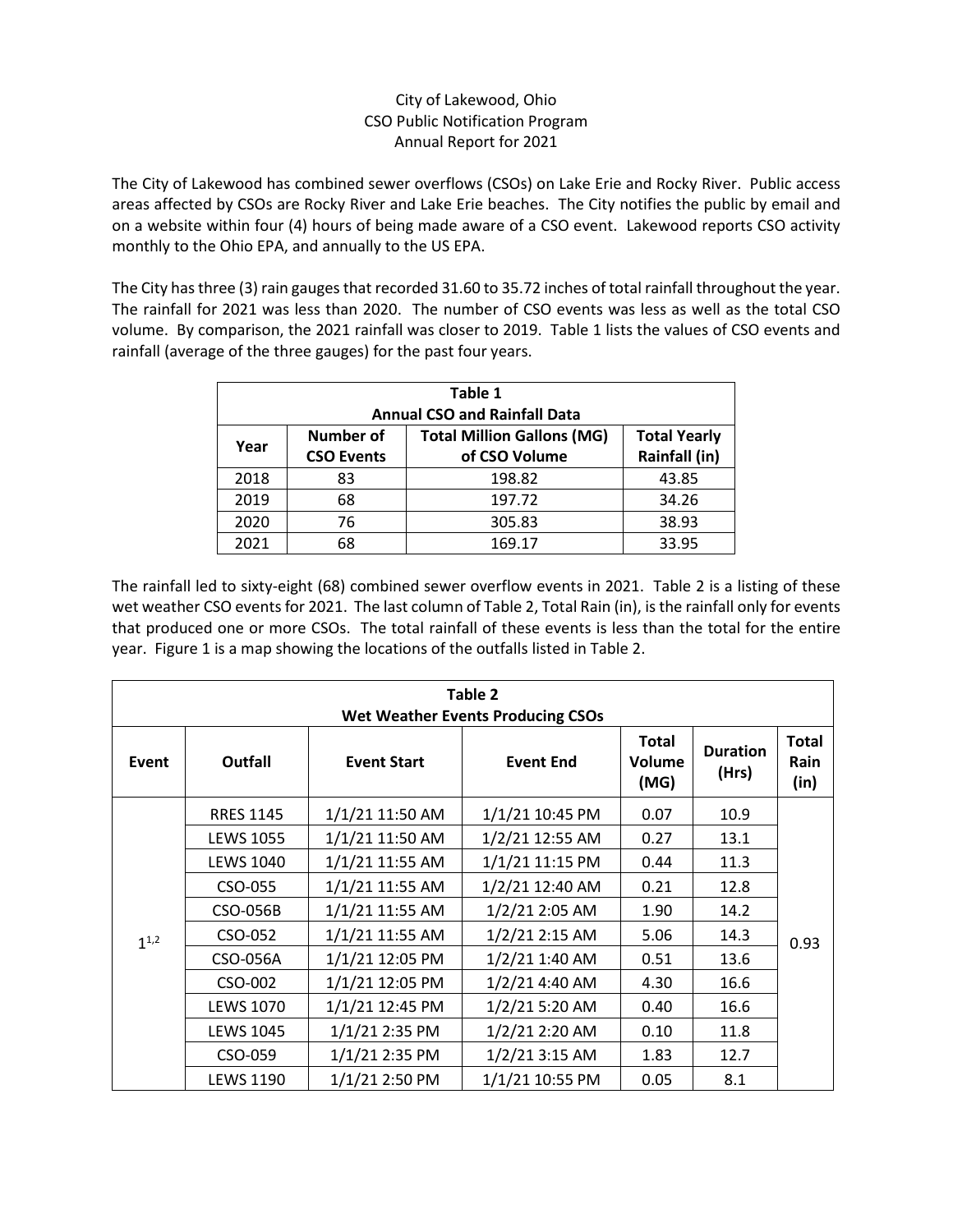|           | Table 2 (continued) |                    |                                          |                                |                          |                              |  |  |
|-----------|---------------------|--------------------|------------------------------------------|--------------------------------|--------------------------|------------------------------|--|--|
|           |                     |                    | <b>Wet Weather Events Producing CSOs</b> |                                |                          |                              |  |  |
| Event     | <b>Outfall</b>      | <b>Event Start</b> | <b>Event End</b>                         | <b>Total</b><br>Volume<br>(MG) | <b>Duration</b><br>(Hrs) | <b>Total</b><br>Rain<br>(in) |  |  |
|           | CSO-002             | 2/24/21 12:40 PM   | 2/24/21 6:40 PM                          | 0.49                           | 6.0                      |                              |  |  |
| $2^{1,2}$ | CSO-052             | 2/24/21 1:00 PM    | 2/24/21 6:05 PM                          | 0.64                           | 5.1                      | 0.0 <sup>3</sup>             |  |  |
|           | <b>LEWS 1070</b>    | 2/24/21 3:15 PM    | 2/24/21 5:55 PM                          | 0.01                           | 2.7                      |                              |  |  |
| $3^{1,2}$ | CSO-052             | 2/27/21 6:35 AM    | 2/27/21 7:45 AM                          | 0.32                           | 1.2                      | 0.13                         |  |  |
|           | <b>CSO-056B</b>     | 2/27/21 6:40 AM    | 2/27/21 7:10 AM                          | 0.02                           | 0.5                      |                              |  |  |
|           | <b>LEWS 1040</b>    | 3/18/21 8:55 AM    | 3/18/21 4:25 PM                          | 0.29                           | 7.5                      |                              |  |  |
|           | CSO-052             | 3/18/21 9:25 AM    | 3/18/21 4:35 PM                          | 1.30                           | 7.2                      |                              |  |  |
|           | CSO-002             | 3/18/21 11:55 AM   | 3/18/21 5:00 PM                          | 1.10                           | 5.1                      |                              |  |  |
|           | CSO-056B            | 3/18/21 12:35 PM   | 3/18/21 4:25 PM                          | 0.35                           | 3.8                      |                              |  |  |
| $4^{1,2}$ | <b>RRES 1145</b>    | 3/18/21 12:40 PM   | 3/18/21 3:25 PM                          | 0.01                           | 2.8                      | 0.70                         |  |  |
|           | <b>LEWS 1070</b>    | 3/18/21 12:55 PM   | 3/18/21 5:35 PM                          | 0.11                           | 4.7                      |                              |  |  |
|           | CSO-056A            | 3/18/21 1:05 PM    | 3/18/21 4:20 PM                          | 0.13                           | 3.3                      |                              |  |  |
|           | <b>LEWS 1045</b>    | 3/18/21 1:20 PM    | 3/18/21 4:30 PM                          | 0.03                           | 3.2                      |                              |  |  |
|           | CSO-059             | 3/18/21 1:20 PM    | 3/18/21 4:50 PM                          | 0.35                           | 3.5                      |                              |  |  |
|           | <b>RRES 1145</b>    | 3/25/21 11:10 PM   | 3/26/21 3:25 AM                          | 0.01                           | 4.3                      |                              |  |  |
|           | CSO-055             | 3/26/21 2:55 AM    | 3/26/21 3:30 AM                          | 0.09                           | 0.6                      |                              |  |  |
|           | <b>LEWS 1055</b>    | 3/26/21 2:55 AM    | 3/26/21 3:35 AM                          | 0.02                           | 0.7                      | 0.33                         |  |  |
| $5^{1,2}$ | <b>CSO-056B</b>     | 3/26/21 2:55 AM    | 3/26/21 3:45 AM                          | 0.12                           | 0.8                      |                              |  |  |
|           | CSO-056A            | 3/26/21 3:00 AM    | 3/26/21 3:40 AM                          | 0.05                           | 0.7                      |                              |  |  |
|           | <b>LEWS 1040</b>    | 3/26/21 3:00 AM    | 3/26/21 4:00 AM                          | 0.04                           | 1.0                      |                              |  |  |
|           | CSO-052             | 3/26/21 3:10 AM    | 3/26/21 4:00 AM                          | 0.39                           | 0.8                      |                              |  |  |
| $6^{1,2}$ | CSO-055             | 3/28/21 6:50 AM    | 3/28/21 9:55 AM                          | 0.06                           | 3.1                      | 0.23                         |  |  |
|           | CSO-052             | 3/28/21 9:35 AM    | 3/28/21 10:30 AM                         | 0.08                           | 0.9                      |                              |  |  |
|           | CSO-055             | 4/8/21 5:00 PM     | 4/9/21 2:25 AM                           | 0.10                           | 9.4                      |                              |  |  |
| $7^{1,2}$ | CSO-052             | 4/9/21 12:25 AM    | 4/9/21 1:25 AM                           | 0.16                           | 1.0                      | 0.19                         |  |  |
|           | <b>LEWS 1040</b>    | 4/9/21 12:40 AM    | 4/9/21 1:30 AM                           | 0.01                           | 0.8                      |                              |  |  |
|           | CSO-055             | 4/10/21 9:20 PM    | 4/12/21 1:20 PM                          | 1.04                           | 40.0                     |                              |  |  |
|           | <b>RRES 1145</b>    | 4/10/21 9:35 PM    | 4/10/21 10:45 PM                         | 0.01                           | 1.2                      |                              |  |  |
|           | <b>LEWS 1055</b>    | 4/10/21 9:35 PM    | 4/10/21 11:20 PM                         | 0.04                           | 1.8                      |                              |  |  |
|           | <b>LEWS 1040</b>    | 4/10/21 9:35 PM    | 4/10/21 11:45 PM                         | 0.18                           | 2.2                      |                              |  |  |
| $8^{1,2}$ | CSO-052             | 4/10/21 9:40 PM    | 4/10/21 11:40 PM                         | 0.69                           | 2.0                      | 0.55                         |  |  |
|           | CSO-056B            | 4/10/21 9:45 PM    | 4/10/21 11:40 PM                         | 0.22                           | 1.9                      |                              |  |  |
|           | CSO-056A            | 4/10/21 9:55 PM    | 4/10/21 11:35 PM                         | 0.03                           | 1.7                      |                              |  |  |
|           | CSO-059             | 4/10/21 10:00 PM   | 4/10/21 11:55 PM                         | 0.12                           | 1.9                      |                              |  |  |
|           | <b>LEWS 1070</b>    | 4/10/21 10:20 PM   | 4/11/21 12:25 AM                         | 0.04                           | 2.1                      |                              |  |  |
|           | CSO-052             | 4/12/21 9:55 AM    | 4/12/21 10:40 AM                         | 0.17                           | 0.8                      |                              |  |  |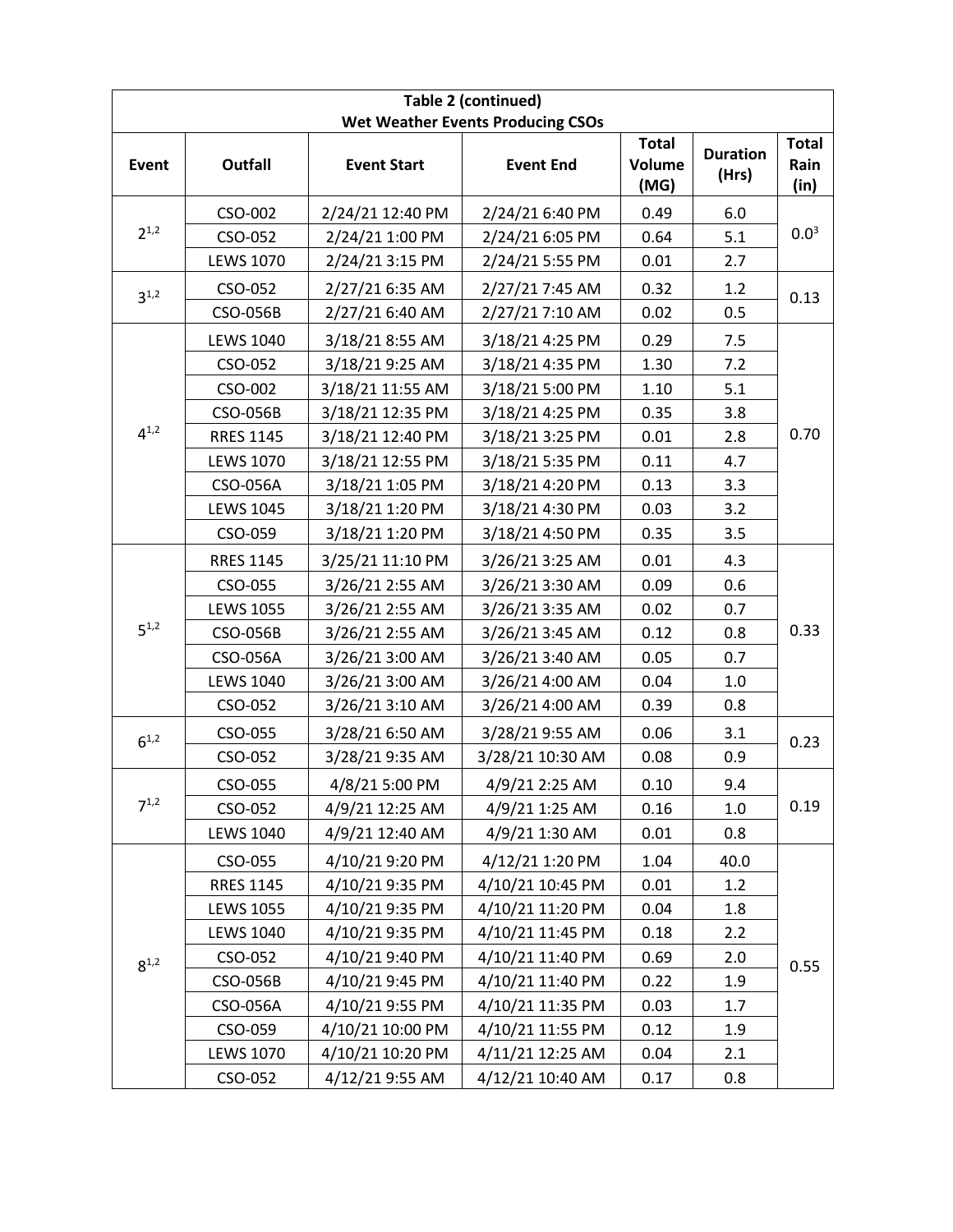|                 |                  |                    | <b>Table 2 (continued)</b><br><b>Wet Weather Events Producing CSOs</b> |                                |                          |                              |
|-----------------|------------------|--------------------|------------------------------------------------------------------------|--------------------------------|--------------------------|------------------------------|
| Event           | <b>Outfall</b>   | <b>Event Start</b> | <b>Event End</b>                                                       | <b>Total</b><br>Volume<br>(MG) | <b>Duration</b><br>(Hrs) | <b>Total</b><br>Rain<br>(in) |
|                 | CSO-055          | 4/18/21 12:05 PM   | 4/18/21 12:30 PM                                                       | 0.06                           | 0.4                      |                              |
| $9^{1,2}$       | <b>RRES 1145</b> | 4/18/21 12:05 PM   | 4/18/21 12:40 PM                                                       | 0.02                           | 0.6                      | 0.04                         |
|                 | CSO-056B         | 4/18/21 12:10 PM   | 4/18/21 12:40 PM                                                       | 0.05                           | 0.5                      |                              |
|                 | CSO-056A         | 4/18/21 12:15 PM   | 4/18/21 12:40 PM                                                       | 0.01                           | 0.4                      |                              |
| 10 <sup>1</sup> | <b>LEWS 1040</b> | 4/21/21 11:25 AM   | 4/21/21 1:00 PM                                                        | 0.05                           | 1.6                      | 0.32                         |
| $11^{1}$        | <b>LEWS 1040</b> | 4/22/21 8:40 AM    | 4/22/21 9:35 AM                                                        | 0.02                           | 0.9                      | 0.13                         |
|                 | <b>LEWS 1055</b> | 4/29/21 2:45 AM    | 4/29/21 1:05 PM                                                        | 0.25                           | 10.3                     |                              |
|                 | <b>RRES 1145</b> | 4/29/21 2:45 AM    | 4/29/21 5:35 PM                                                        | 0.08                           | 14.8                     |                              |
|                 | <b>CSO-056B</b>  | 4/29/21 2:50 AM    | 4/29/21 6:15 PM                                                        | 2.72                           | 15.4                     |                              |
|                 | CSO-055          | 4/29/21 2:55 AM    | 4/29/21 12:10 PM                                                       | 0.13                           | 9.3                      |                              |
|                 | <b>LEWS 1040</b> | 4/29/21 2:55 AM    | 4/29/21 1:00 PM                                                        | 0.67                           | 10.1                     | 1.35                         |
| $12^{1,2}$      | CSO-052          | 4/29/21 2:55 AM    | 4/29/21 6:20 PM                                                        | 5.25                           | 15.4                     |                              |
|                 | CSO-056A         | 4/29/21 3:00 AM    | 4/29/21 6:00 PM                                                        | 0.62                           | 15.0                     |                              |
|                 | CSO-059          | 4/29/21 6:45 AM    | 4/29/21 6:35 PM                                                        | 1.71                           | 11.8                     |                              |
|                 | <b>LEWS 1070</b> | 4/29/21 7:10 AM    | 4/29/21 7:40 PM                                                        | 0.35                           | 12.5                     |                              |
|                 | <b>LEWS 1190</b> | 4/29/21 7:20 AM    | 4/29/21 12:10 PM                                                       | 0.05                           | 4.8                      |                              |
|                 | <b>LEWS 1045</b> | 4/29/21 7:30 AM    | 4/29/21 5:45 PM                                                        | 0.05                           | 10.3                     |                              |
|                 | CSO-002          | 4/29/21 9:25 AM    | 4/29/21 7:10 PM                                                        | 1.98                           | 9.8                      |                              |
| $13^{2}$        | CSO-052          | 4/30/21 10:25 AM   | 4/30/21 10:55 AM                                                       | 0.04                           | 0.5                      | 0.08                         |
| $14^{2}$        | CSO-052          | 5/3/21 6:50 AM     | 5/3/21 7:40 AM                                                         | 0.10                           | 0.8                      | 0.19                         |
| 15 <sup>2</sup> | CSO-052          | 5/6/21 10:10 PM    | 5/6/21 10:50 PM                                                        | 0.07                           | 0.7                      | 0.16                         |
|                 | <b>RRES 1145</b> | 5/7/21 6:15 PM     | 5/7/21 11:50 PM                                                        | 0.02                           | 5.6                      |                              |
|                 | <b>LEWS 1040</b> | 5/7/21 6:25 PM     | 5/8/21 12:35 AM                                                        | 0.16                           | 6.2                      |                              |
|                 | CSO-055          | 5/7/21 10:25 PM    | 5/7/21 11:35 PM                                                        | 0.06                           | 1.2                      |                              |
|                 | CSO-052          | 5/7/21 10:30 PM    | 5/8/21 12:50 AM                                                        | 1.21                           | 2.3                      |                              |
|                 | CSO-002          | 5/7/21 10:30 PM    | 5/8/21 12:55 AM                                                        | 0.55                           | 2.4                      |                              |
| $16^{1,2}$      | <b>LEWS 1055</b> | 5/7/21 10:35 PM    | 5/7/21 11:55 PM                                                        | 0.05                           | 1.3                      | 0.48                         |
|                 | CSO-056B         | 5/7/21 10:35 PM    | 5/8/21 12:30 AM                                                        | 0.41                           | 1.9                      |                              |
|                 | CSO-056A         | 5/7/21 10:45 PM    | 5/8/21 12:20 AM                                                        | 0.09                           | 1.6                      |                              |
|                 | <b>LEWS 1130</b> | 5/7/21 10:55 PM    | 5/7/21 11:40 PM                                                        | 0.02                           | 0.8                      |                              |
|                 | CSO-059          | 5/7/21 10:55 PM    | 5/8/21 12:45 AM                                                        | 0.14                           | 1.8                      |                              |
|                 | <b>LEWS 1070</b> | 5/7/21 11:20 PM    | 5/8/21 1:25 AM                                                         | 0.04                           | 2.1                      |                              |
|                 | <b>LEWS 1045</b> | 5/7/21 11:25 PM    | 5/8/21 12:25 AM                                                        | 0.01                           | 1.0                      |                              |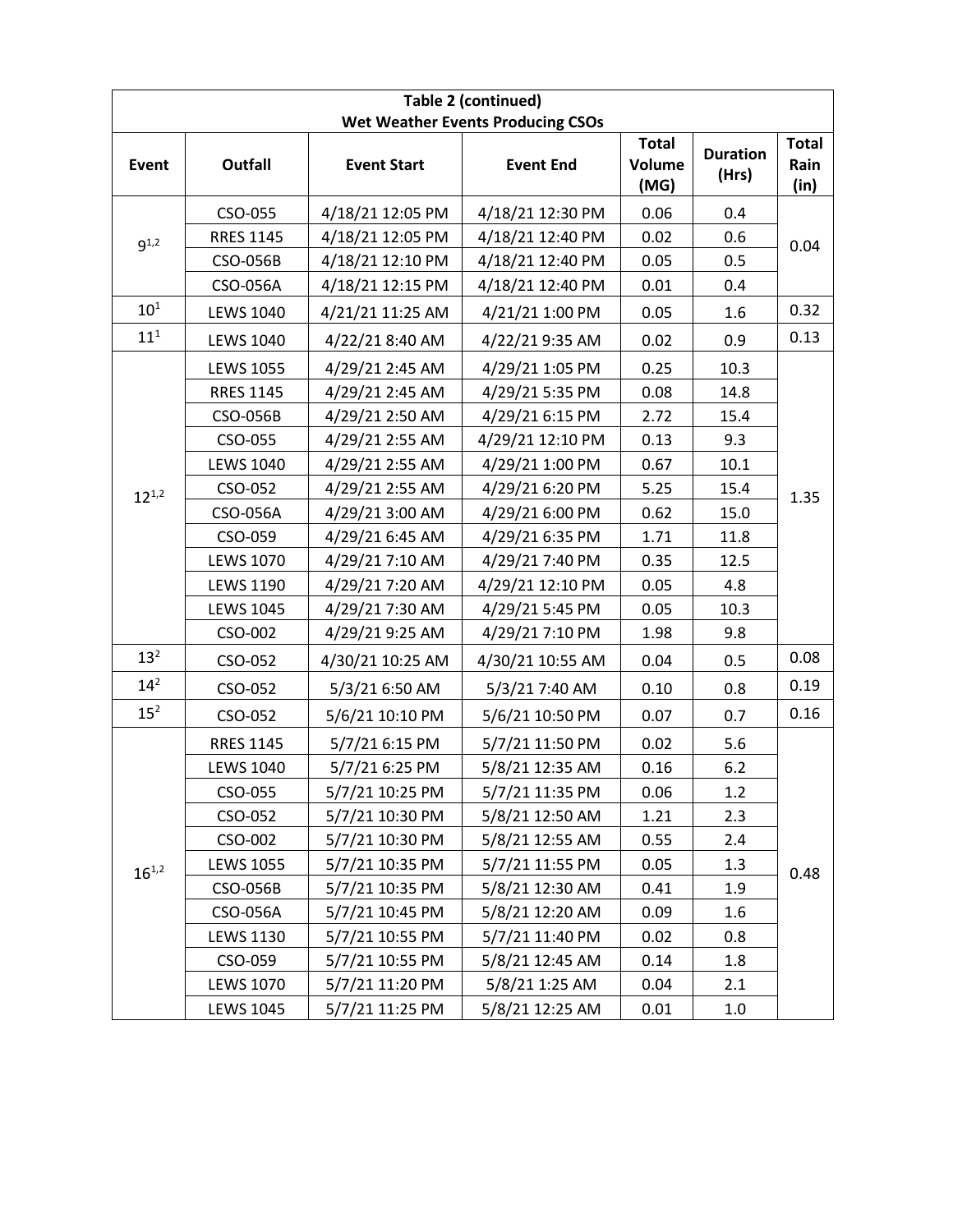|                 |                  |                    | <b>Table 2 (continued)</b>               |                                       |                          |                              |
|-----------------|------------------|--------------------|------------------------------------------|---------------------------------------|--------------------------|------------------------------|
|                 |                  |                    | <b>Wet Weather Events Producing CSOs</b> |                                       |                          |                              |
| Event           | <b>Outfall</b>   | <b>Event Start</b> | <b>Event End</b>                         | <b>Total</b><br><b>Volume</b><br>(MG) | <b>Duration</b><br>(Hrs) | <b>Total</b><br>Rain<br>(in) |
|                 | <b>RRES 1145</b> | 5/9/21 8:40 AM     | 5/9/21 5:50 PM                           | 0.07                                  | 9.2                      |                              |
|                 | <b>LEWS 1040</b> | 5/9/21 8:45 AM     | 5/9/21 8:20 PM                           | 0.82                                  | 11.6                     |                              |
|                 | CSO-052          | 5/9/21 8:50 AM     | 5/9/21 7:50 PM                           | 4.97                                  | 11.0                     |                              |
|                 | <b>LEWS 1055</b> | 5/9/21 8:55 AM     | 5/9/21 4:40 PM                           | 0.24                                  | 7.8                      |                              |
|                 | CSO-056B         | 5/9/21 9:00 AM     | 5/9/21 7:45 PM                           | 3.10                                  | 10.8                     |                              |
|                 | CSO-002          | 5/9/21 9:15 AM     | 5/9/21 10:00 PM                          | 4.37                                  | 12.8                     |                              |
| $17^{1,2}$      | CSO-056A         | 5/9/21 9:20 AM     | 5/9/21 7:00 PM                           | 0.67                                  | 9.7                      | 1.12                         |
|                 | <b>LEWS 1070</b> | 5/9/21 10:00 AM    | 5/9/21 10:25 PM                          | 0.35                                  | 12.4                     |                              |
|                 | CSO-055          | 5/9/21 10:15 AM    | 5/9/21 2:35 PM                           | 0.14                                  | 4.3                      |                              |
|                 | <b>LEWS 1045</b> | 5/9/21 10:15 AM    | 5/9/21 7:40 PM                           | 0.23                                  | 9.4                      |                              |
|                 | CSO-059          | 5/9/21 10:20 AM    | 5/9/21 8:40 PM                           | 2.07                                  | 10.3                     |                              |
|                 | <b>LEWS 1190</b> | 5/9/21 10:25 AM    | 5/9/21 3:35 PM                           | 0.09                                  | 5.2                      |                              |
|                 | <b>LEWS 1130</b> | 5/9/21 10:40 AM    | 5/9/21 1:50 PM                           | 0.02                                  | 3.2                      |                              |
| $18^{2}$        | CSO-052          | 5/26/21 11:35 AM   | 5/26/21 12:00 PM                         | 0.05                                  | 0.4                      | 0.12                         |
| 19 <sup>2</sup> | CSO-052          | 5/26/21 7:35 PM    | 5/26/21 8:10 PM                          | 0.10                                  | 0.6                      | 0.09                         |
|                 | <b>RRES 1145</b> | 5/28/21 6:05 AM    | 5/28/21 2:10 PM                          | 0.05                                  | 8.1                      |                              |
|                 | <b>LEWS 1055</b> | 5/28/21 6:10 AM    | 5/28/21 2:00 PM                          | 0.06                                  | 7.8                      |                              |
|                 | <b>LEWS 1040</b> | 5/28/21 6:10 AM    | 5/28/21 2:35 PM                          | 0.50                                  | 8.4                      |                              |
|                 | CSO-056B         | 5/28/21 6:20 AM    | 5/28/21 2:45 PM                          | 1.26                                  | 8.4                      |                              |
|                 | CSO-052          | 5/28/21 6:20 AM    | 5/28/21 3:00 PM                          | 2.49                                  | 8.7                      |                              |
| $20^{1,2}$      | CSO-055          | 5/28/21 6:30 AM    | 5/28/21 1:50 PM                          | 0.05                                  | 7.3                      | 1.02                         |
|                 | CSO-059          | 5/28/21 6:30 AM    | 5/28/21 3:10 PM                          | 0.69                                  | 8.7                      |                              |
|                 | CSO-056A         | 5/28/21 6:40 AM    | 5/28/21 2:35 PM                          | 0.34                                  | 7.9                      |                              |
|                 | <b>LEWS 1070</b> | 5/28/21 7:15 AM    | 5/28/21 4:05 PM                          | 0.23                                  | 8.8                      |                              |
|                 | <b>LEWS 1045</b> | 5/28/21 7:30 AM    | 5/28/21 2:45 PM                          | 0.08                                  | 7.3                      |                              |
|                 | CSO-002          | 5/28/21 9:05 AM    | 5/28/21 2:55 PM                          | 1.40                                  | 5.8                      |                              |
|                 | <b>LEWS 1190</b> | 5/28/21 9:15 AM    | 5/28/21 10:30 AM                         | 0.01                                  | 1.3                      |                              |
|                 | CSO-055          | 6/2/21 5:55 PM     | 6/2/21 6:15 PM                           | 0.02                                  | 0.3                      |                              |
|                 | <b>RRES 1145</b> | 6/2/21 5:55 PM     | 6/2/21 6:30 PM                           | 0.01                                  | 0.6                      |                              |
|                 | CSO-056B         | 6/2/21 6:00 PM     | 6/2/21 6:40 PM                           | 0.08                                  | 0.7                      |                              |
| $21^{1,2}$      | <b>LEWS 1055</b> | 6/2/21 6:00 PM     | 6/2/21 6:45 PM                           | 0.03                                  | 0.8                      | 0.38                         |
|                 | <b>LEWS 1040</b> | 6/2/21 6:00 PM     | 6/2/217:20 PM                            | 0.07                                  | 1.3                      |                              |
|                 | CSO-056A         | 6/2/21 6:05 PM     | 6/2/21 6:40 PM                           | 0.02                                  | 0.6                      |                              |
|                 | CSO-052          | 6/2/21 6:05 PM     | 6/2/21 7:45 PM                           | 0.62                                  | 1.7                      |                              |
| $22^{2}$        | CSO-052          | 6/7/21 1:35 PM     | 6/7/21 2:00 PM                           | 0.04                                  | 0.4                      | 0.09                         |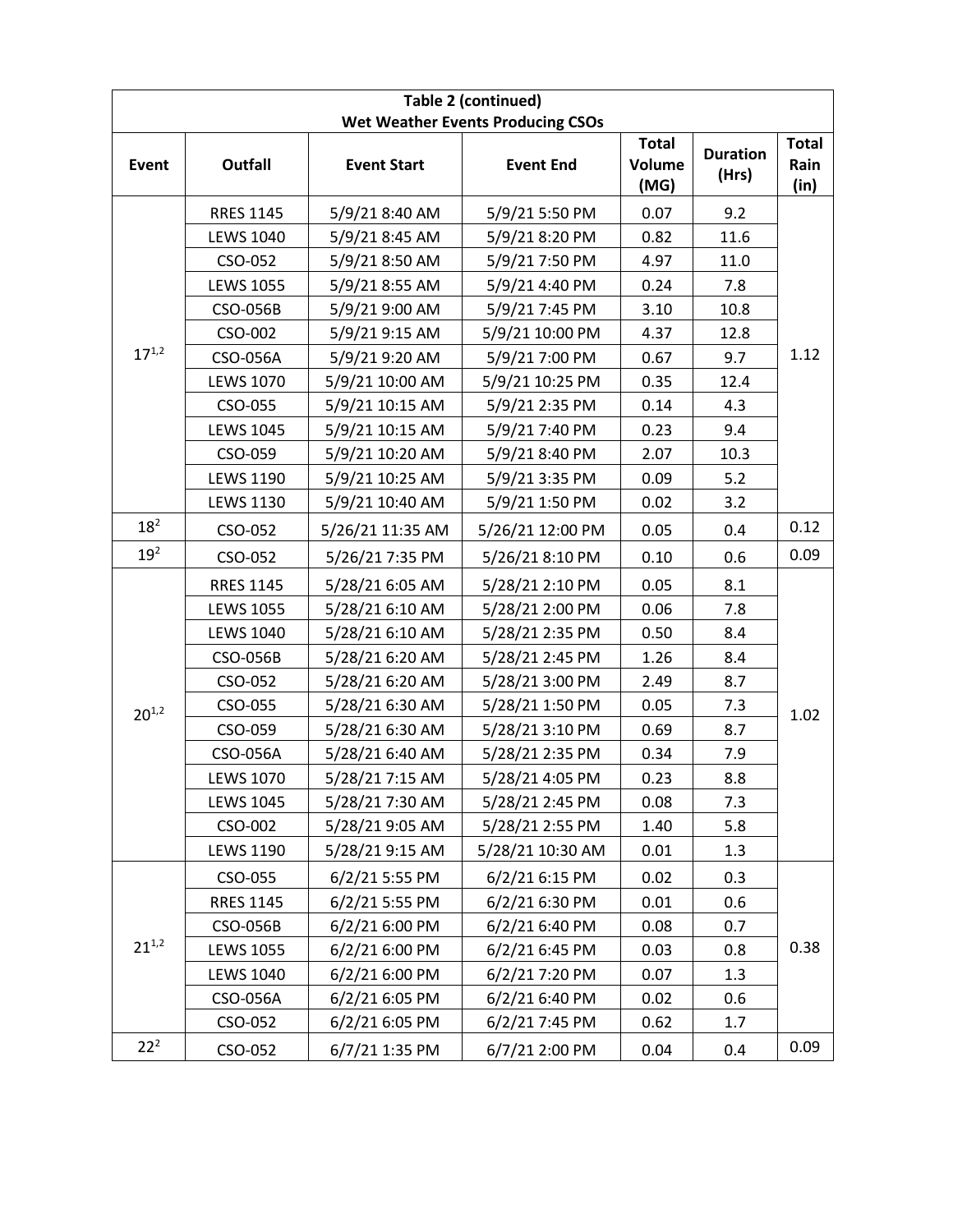|            |                  |                    | <b>Table 2 (continued)</b><br><b>Wet Weather Events Producing CSOs</b> |                                       |                          |                              |
|------------|------------------|--------------------|------------------------------------------------------------------------|---------------------------------------|--------------------------|------------------------------|
| Event      | <b>Outfall</b>   | <b>Event Start</b> | <b>Event End</b>                                                       | <b>Total</b><br><b>Volume</b><br>(MG) | <b>Duration</b><br>(Hrs) | <b>Total</b><br>Rain<br>(in) |
|            | CSO-055          | 6/7/21 8:40 PM     | 6/7/219:05 PM                                                          | 0.06                                  | 0.4                      |                              |
|            | <b>LEWS 1055</b> | 6/7/21 8:40 PM     | 6/7/219:25 PM                                                          | 0.03                                  | 0.8                      |                              |
|            | CSO-056B         | 6/7/21 8:45 PM     | 6/7/219:25 PM                                                          | 0.14                                  | 0.7                      |                              |
| $23^{1,2}$ | <b>RRES 1145</b> | 6/7/21 8:45 PM     | 6/7/219:25 PM                                                          | 0.03                                  | 0.7                      | 0.21                         |
|            | <b>LEWS 1040</b> | 6/7/21 8:45 PM     | 6/7/219:35 PM                                                          | 0.05                                  | 0.8                      |                              |
|            | CSO-052          | 6/7/218:50 PM      | 6/7/21 10:00 PM                                                        | 0.50                                  | 1.2                      |                              |
|            | CSO-056A         | 6/7/21 8:55 PM     | 6/7/219:25 PM                                                          | 0.02                                  | 0.5                      |                              |
|            | <b>CSO-056B</b>  | 6/18/21 10:05 AM   | 6/18/21 10:50 AM                                                       | 0.05                                  | 0.8                      |                              |
| $24^{1,2}$ | <b>LEWS 1040</b> | 6/18/21 10:05 AM   | 6/18/21 11:15 AM                                                       | 0.04                                  | 1.2                      | 0.20                         |
|            | CSO-052          | 6/18/21 10:20 AM   | 6/18/21 11:20 AM                                                       | 0.23                                  | 1.0                      |                              |
| $25^{1,2}$ | <b>LEWS 1055</b> | 6/20/21 1:20 PM    | 6/20/21 2:45 PM                                                        | 0.08                                  | 1.4                      |                              |
|            | CSO-056A         | 6/20/21 1:25 PM    | 6/20/21 3:00 PM                                                        | 0.08                                  | 1.6                      |                              |
|            | <b>CSO-056B</b>  | 6/20/21 1:25 PM    | 6/20/21 3:00 PM                                                        | 0.30                                  | 1.6                      |                              |
|            | <b>LEWS 1040</b> | 6/20/21 1:25 PM    | 6/20/21 3:10 PM                                                        | 0.16                                  | 1.8                      |                              |
|            | CSO-059          | 6/20/21 1:30 PM    | 6/20/21 3:15 PM                                                        | 0.09                                  | 1.8                      | 0.35                         |
|            | <b>RRES 1145</b> | 6/20/21 1:50 PM    | 6/20/21 2:40 PM                                                        | 0.06                                  | 0.8                      |                              |
|            | CSO-055          | 6/20/21 1:55 PM    | 6/20/21 2:25 PM                                                        | 0.09                                  | 0.5                      |                              |
|            | CSO-052          | 6/20/21 2:10 PM    | 6/20/21 3:10 PM                                                        | 0.36                                  | 1.0                      |                              |
|            | <b>LEWS 1070</b> | 6/20/21 2:10 PM    | 6/20/21 3:45 PM                                                        | 0.03                                  | 1.6                      |                              |
|            | CSO-002          | 6/20/21 2:15 PM    | 6/20/21 3:40 PM                                                        | 0.12                                  | 1.4                      |                              |
|            | CSO-055          | 6/21/21 5:05 AM    | 6/21/21 5:25 AM                                                        | 0.02                                  | 0.3                      |                              |
|            | CSO-056B         | 6/21/21 5:05 AM    | 6/21/21 5:45 AM                                                        | 0.08                                  | 0.7                      |                              |
|            | <b>LEWS 1055</b> | 6/21/21 5:05 AM    | 6/21/21 5:45 AM                                                        | 0.02                                  | 0.7                      |                              |
| $26^{1,2}$ | <b>RRES 1145</b> | 6/21/21 5:05 AM    | 6/21/21 11:15 AM                                                       | 0.01                                  | 6.2                      | 0.24                         |
|            | CSO-056A         | 6/21/21 5:15 AM    | 6/21/21 5:45 AM                                                        | 0.02                                  | 0.5                      |                              |
|            | <b>LEWS 1040</b> | 6/21/21 5:15 AM    | 6/21/21 6:25 AM                                                        | 0.03                                  | 1.2                      |                              |
|            | CSO-052          | 6/21/21 5:20 AM    | 6/21/21 6:20 AM                                                        | 0.31                                  | 1.0                      |                              |
|            | <b>LEWS 1040</b> | 6/25/21 2:30 PM    | 6/25/21 7:40 PM                                                        | 0.12                                  | 5.2                      |                              |
|            | <b>RRES 1145</b> | 6/25/21 2:30 PM    | 6/25/21 8:50 PM                                                        | 0.02                                  | 6.3                      |                              |
| $27^{1,2}$ | CSO-056B         | 6/25/21 2:40 PM    | 6/25/21 7:15 PM                                                        | 0.10                                  | 4.6                      | 0.39                         |
|            | CSO-052          | 6/25/21 2:45 PM    | 6/25/21 7:50 PM                                                        | 0.57                                  | 5.1                      |                              |
|            | CSO-002          | 6/25/21 3:25 PM    | 6/25/21 4:35 PM                                                        | 0.05                                  | 1.2                      |                              |
|            | <b>LEWS 1070</b> | 6/25/21 3:35 PM    | 6/25/21 4:45 PM                                                        | 0.01                                  | 1.2                      |                              |
|            | <b>LEWS 1040</b> | 6/30/21 3:25 PM    | 6/30/21 4:40 PM                                                        | 0.04                                  | 1.3                      |                              |
| $28^{1,2}$ | CSO-056B         | 6/30/21 3:30 PM    | 6/30/21 4:10 PM                                                        | 0.03                                  | 0.7                      | 0.24                         |
|            | CSO-052          | 6/30/21 3:35 PM    | 6/30/21 4:45 PM                                                        | 0.20                                  | 1.2                      |                              |
|            | CSO-002          | 6/30/21 4:20 PM    | 6/30/21 4:50 PM                                                        | 0.01                                  | 0.5                      |                              |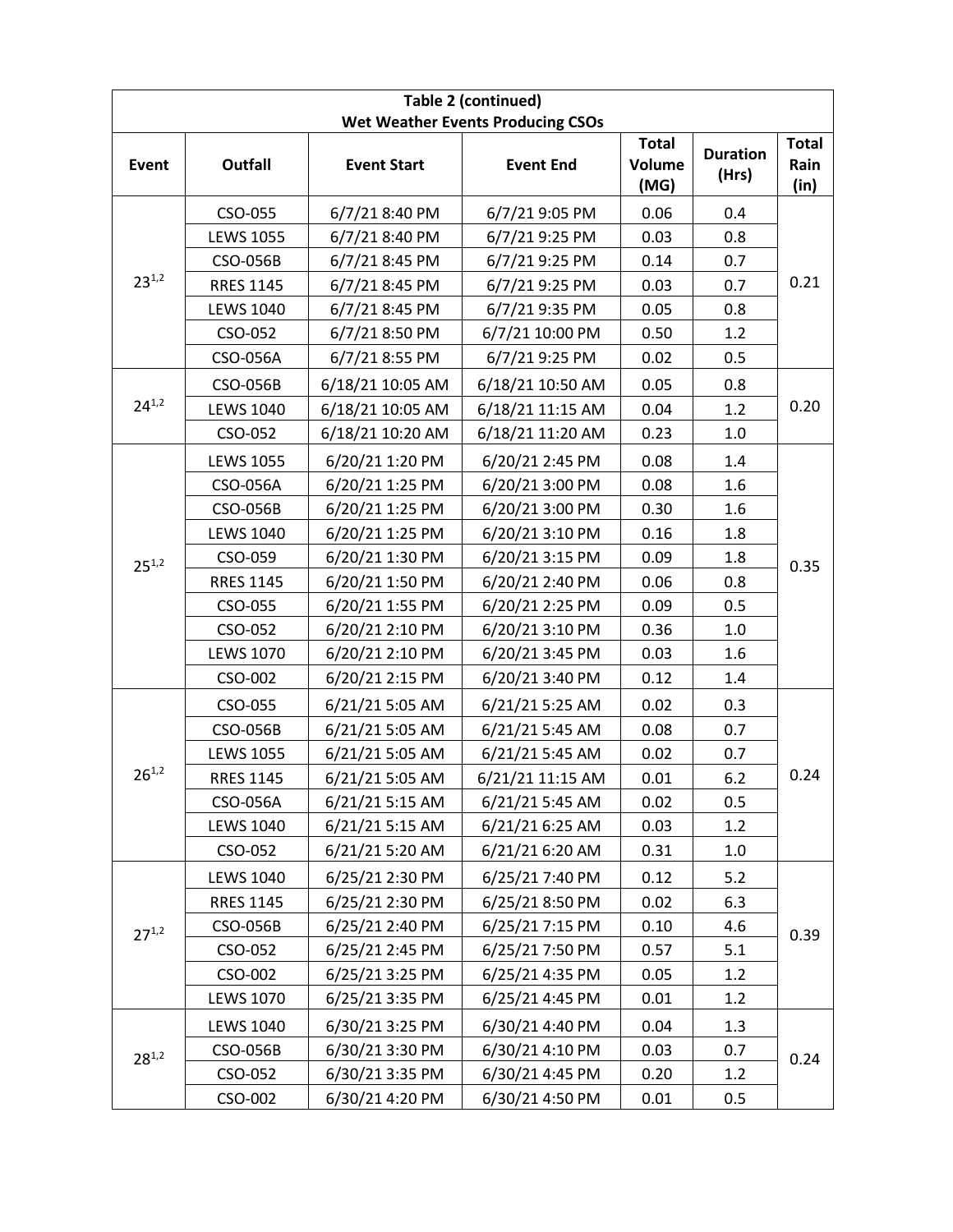|            | <b>Table 2 (continued)</b> |                    |                                          |                                       |                          |                              |  |  |
|------------|----------------------------|--------------------|------------------------------------------|---------------------------------------|--------------------------|------------------------------|--|--|
|            |                            |                    | <b>Wet Weather Events Producing CSOs</b> |                                       |                          |                              |  |  |
| Event      | <b>Outfall</b>             | <b>Event Start</b> | <b>Event End</b>                         | <b>Total</b><br><b>Volume</b><br>(MG) | <b>Duration</b><br>(Hrs) | <b>Total</b><br>Rain<br>(in) |  |  |
|            | <b>LEWS 1040</b>           | 7/8/21 10:15 AM    | 7/8/21 2:10 PM                           | 0.26                                  | 3.9                      |                              |  |  |
|            | <b>LEWS 1055</b>           | 7/8/21 10:25 AM    | 7/8/21 1:30 PM                           | 0.11                                  | 3.1                      |                              |  |  |
|            | CSO-059                    | 7/8/21 10:30 AM    | 7/8/21 2:20 PM                           | 0.25                                  | 3.8                      |                              |  |  |
|            | <b>RRES 1145</b>           | 7/8/21 10:40 AM    | 7/8/21 12:55 PM                          | 0.07                                  | 2.3                      |                              |  |  |
|            | CSO-056B                   | 7/8/21 10:40 AM    | 7/8/21 1:55 PM                           | 0.67                                  | 3.3                      |                              |  |  |
| $29^{1,2}$ | CSO-052                    | 7/8/21 10:45 AM    | 7/8/21 2:15 PM                           | 1.68                                  | 3.5                      | 0.79                         |  |  |
|            | CSO-055                    | 7/8/21 12:20 PM    | 7/8/21 12:55 PM                          | 0.09                                  | 0.6                      |                              |  |  |
|            | CSO-056A                   | 7/8/21 12:25 PM    | 7/8/21 1:55 PM                           | 0.13                                  | 1.5                      |                              |  |  |
|            | <b>LEWS 1070</b>           | 7/8/21 12:25 PM    | 7/8/21 2:55 PM                           | 0.07                                  | 2.5                      |                              |  |  |
|            | CSO-002                    | 7/8/21 12:30 PM    | 7/8/21 2:30 PM                           | 0.23                                  | 2.0                      |                              |  |  |
|            | <b>LEWS 1045</b>           | 7/8/21 12:40 PM    | 7/8/21 1:45 PM                           | 0.01                                  | 1.1                      |                              |  |  |
|            | <b>LEWS 1055</b>           | 7/11/21 7:45 AM    | 7/11/21 1:35 PM                          | 0.09                                  | 5.8                      |                              |  |  |
|            | <b>LEWS 1040</b>           | 7/11/21 7:45 AM    | 7/11/21 1:55 PM                          | 0.30                                  | 6.2                      |                              |  |  |
|            | <b>RRES 1145</b>           | 7/11/21 7:50 AM    | 7/11/21 8:55 AM                          | 0.04                                  | 1.1                      |                              |  |  |
|            | CSO-055                    | 7/11/21 7:50 AM    | 7/11/21 1:15 PM                          | 0.17                                  | 5.4                      |                              |  |  |
|            | CSO-056B                   | 7/11/21 7:50 AM    | 7/11/21 2:00 PM                          | 0.49                                  | 6.2                      | 0.75                         |  |  |
| $30^{1,2}$ | CSO-056A                   | 7/11/21 8:00 AM    | 7/11/21 1:55 PM                          | 0.14                                  | 5.9                      |                              |  |  |
|            | CSO-052                    | 7/11/21 8:00 AM    | 7/11/21 2:15 PM                          | 1.58                                  | 6.3                      |                              |  |  |
|            | CSO-059                    | 7/11/21 8:05 AM    | 7/11/21 2:25 PM                          | 0.21                                  | 6.3                      |                              |  |  |
|            | <b>LEWS 1070</b>           | 7/11/21 8:05 AM    | 7/11/21 3:15 PM                          | 0.09                                  | 7.2                      |                              |  |  |
|            | CSO-002                    | 7/11/21 8:20 AM    | 7/11/21 2:50 PM                          | 0.39                                  | 6.5                      |                              |  |  |
|            | <b>LEWS 1045</b>           | 7/11/21 8:25 AM    | 7/11/21 2:05 PM                          | 0.03                                  | 5.7                      |                              |  |  |
|            | <b>LEWS 1040</b>           | 7/12/21 11:00 AM   | 7/12/21 5:25 PM                          | 0.13                                  | 6.4                      |                              |  |  |
|            | CSO-052                    | 7/12/21 11:00 AM   | 7/12/21 5:45 PM                          | 0.98                                  | 6.8                      |                              |  |  |
|            | <b>LEWS 1055</b>           | 7/12/21 11:10 AM   | 7/12/21 5:05 PM                          | 0.02                                  | 5.9                      |                              |  |  |
|            | CSO-055                    | 7/12/21 11:15 AM   | 7/12/21 4:50 PM                          | 0.02                                  | 5.6                      |                              |  |  |
| $31^{1}$   | CSO-056B                   | 7/12/21 11:15 AM   | 7/12/21 5:10 PM                          | 0.16                                  | 5.9                      | 0.45                         |  |  |
|            | CSO-056A                   | 7/12/21 11:25 AM   | 7/12/21 5:10 PM                          | 0.04                                  | 5.8                      |                              |  |  |
|            | CSO-059                    | 7/12/21 11:35 AM   | 7/12/21 12:40 PM                         | 0.02                                  | 1.1                      |                              |  |  |
|            | CSO-002                    | 7/12/21 11:40 AM   | 7/12/21 6:00 PM                          | 0.18                                  | 6.3                      |                              |  |  |
|            | <b>LEWS 1070</b>           | 7/12/21 11:50 AM   | 7/12/21 6:05 PM                          | 0.04                                  | 6.3                      |                              |  |  |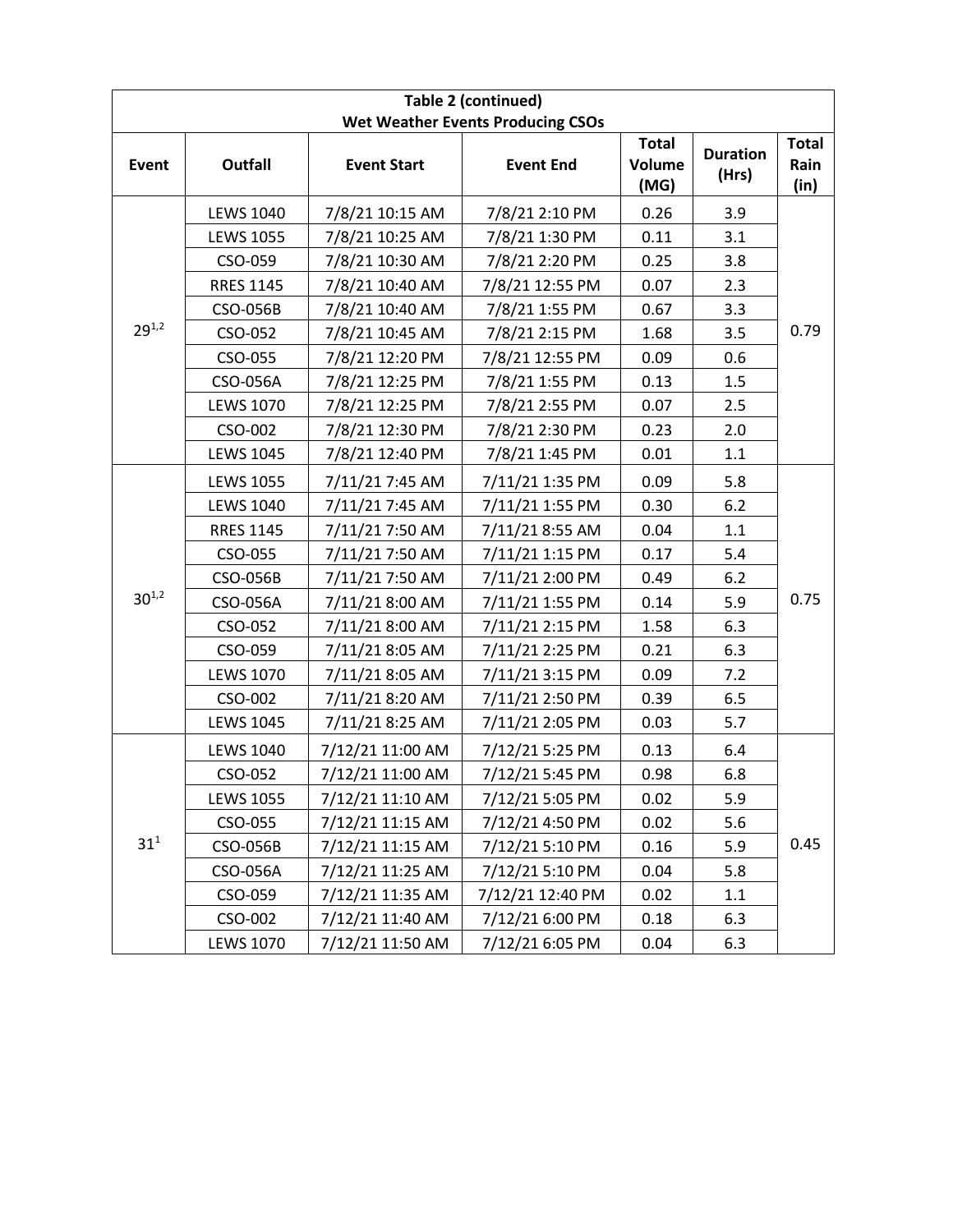|                 |                  |                    | <b>Table 2 (continued)</b><br><b>Wet Weather Events Producing CSOs</b> |                                       |                          |                              |
|-----------------|------------------|--------------------|------------------------------------------------------------------------|---------------------------------------|--------------------------|------------------------------|
| Event           | <b>Outfall</b>   | <b>Event Start</b> | <b>Event End</b>                                                       | <b>Total</b><br><b>Volume</b><br>(MG) | <b>Duration</b><br>(Hrs) | <b>Total</b><br>Rain<br>(in) |
|                 | <b>LEWS 1040</b> | 7/13/21 6:50 PM    | 7/13/21 8:25 PM                                                        | 0.10                                  | 1.6                      |                              |
|                 | <b>LEWS 1055</b> | 7/13/21 6:55 PM    | 7/13/21 7:40 PM                                                        | 0.03                                  | 0.8                      |                              |
|                 | CSO-055          | 7/13/21 7:00 PM    | 7/13/21 7:25 PM                                                        | 0.01                                  | 0.4                      |                              |
| $32^{1,2}$      | CSO-056B         | 7/13/21 7:05 PM    | 7/13/21 8:20 PM                                                        | 0.06                                  | 1.3                      | 0.27                         |
|                 | CSO-056A         | 7/13/21 7:10 PM    | 7/13/21 8:20 PM                                                        | 0.02                                  | 1.2                      |                              |
|                 | CSO-052          | 7/13/21 7:10 PM    | 7/13/21 8:45 PM                                                        | 0.69                                  | 1.6                      |                              |
|                 | CSO-002          | 7/13/21 7:50 PM    | 7/13/21 8:50 PM                                                        | 0.04                                  | 1.0                      |                              |
|                 | <b>LEWS 1070</b> | 7/13/21 8:00 PM    | 7/13/21 9:10 PM                                                        | 0.02                                  | 1.2                      |                              |
| 33 <sup>2</sup> | CSO-052          | 7/15/21 6:20 PM    | 7/15/21 6:50 PM                                                        | 0.08                                  | 0.5                      | 0.09                         |
|                 | <b>LEWS 1040</b> | 7/16/21 6:15 PM    | 7/17/21 10:10 AM                                                       | 0.73                                  | 15.9                     |                              |
|                 | <b>LEWS 1055</b> | 7/16/21 6:15 PM    | 7/17/21 10:40 AM                                                       | 0.28                                  | 16.4                     |                              |
|                 | CSO-056B         | 7/16/21 6:25 PM    | 7/17/21 11:15 AM                                                       | 2.07                                  | 16.8                     |                              |
|                 | CSO-052          | 7/16/21 6:30 PM    | 7/17/21 12:00 PM                                                       | 6.33                                  | 17.5                     |                              |
|                 | CSO-056A         | 7/16/21 6:35 PM    | 7/17/21 10:55 AM                                                       | 0.54                                  | 16.3                     | 1.68                         |
|                 | <b>LEWS 1070</b> | 7/16/21 7:10 PM    | 7/17/21 2:00 PM                                                        | 0.50                                  | 18.8                     |                              |
| $34^{1,2}$      | CSO-055          | 7/16/21 7:20 PM    | 7/16/21 10:40 PM                                                       | 0.05                                  | 3.3                      |                              |
|                 | CSO-002          | 7/16/21 7:30 PM    | 7/17/21 1:20 PM                                                        | 2.19                                  | 17.8                     |                              |
|                 | <b>LEWS 1190</b> | 7/16/21 7:35 PM    | 7/16/21 8:35 PM                                                        | 0.02                                  | 1.0                      |                              |
|                 | <b>LEWS 1045</b> | 7/16/21 7:35 PM    | 7/17/21 10:50 AM                                                       | 0.11                                  | 15.3                     |                              |
|                 | CSO-059          | 7/16/21 7:35 PM    | 7/17/21 12:20 PM                                                       | 1.88                                  | 16.8                     |                              |
|                 | CSO-055          | 7/17/21 5:40 AM    | 7/17/21 9:25 AM                                                        | 0.12                                  | 3.8                      |                              |
|                 | <b>LEWS 1190</b> | 7/17/21 5:45 AM    | 7/17/21 9:45 AM                                                        | 0.04                                  | 4.0                      |                              |
|                 | <b>RRES 1145</b> | 7/17/21 5:50 AM    | 7/17/21 9:35 AM                                                        | 0.01                                  | 3.8                      |                              |
| 35 <sup>2</sup> | CSO-052          | 7/24/21 4:40 AM    | 7/24/21 5:00 AM                                                        | 0.03                                  | 0.3                      | 0.10                         |
| 36 <sup>1</sup> | <b>LEWS 1040</b> | 7/29/21 11:10 PM   | 7/29/21 11:40 PM                                                       | 0.02                                  | 0.5                      | 0.07                         |
|                 | <b>LEWS 1040</b> | 8/1/21 10:05 AM    | 8/1/21 11:05 AM                                                        | 0.09                                  | 1.0                      |                              |
|                 | <b>LEWS 1055</b> | 8/1/21 10:10 AM    | 8/1/21 11:00 AM                                                        | 0.05                                  | 0.8                      | 0.41                         |
| $37^{1,2}$      | <b>RRES 1145</b> | 8/1/21 10:20 AM    | 8/1/21 10:55 AM                                                        | 0.02                                  | 0.6                      |                              |
|                 | CSO-056A         | 8/1/21 10:20 AM    | 8/1/21 11:00 AM                                                        | 0.03                                  | 0.7                      |                              |
|                 | CSO-052          | 8/1/21 10:25 AM    | 8/1/21 12:00 PM                                                        | 1.01                                  | 1.6                      |                              |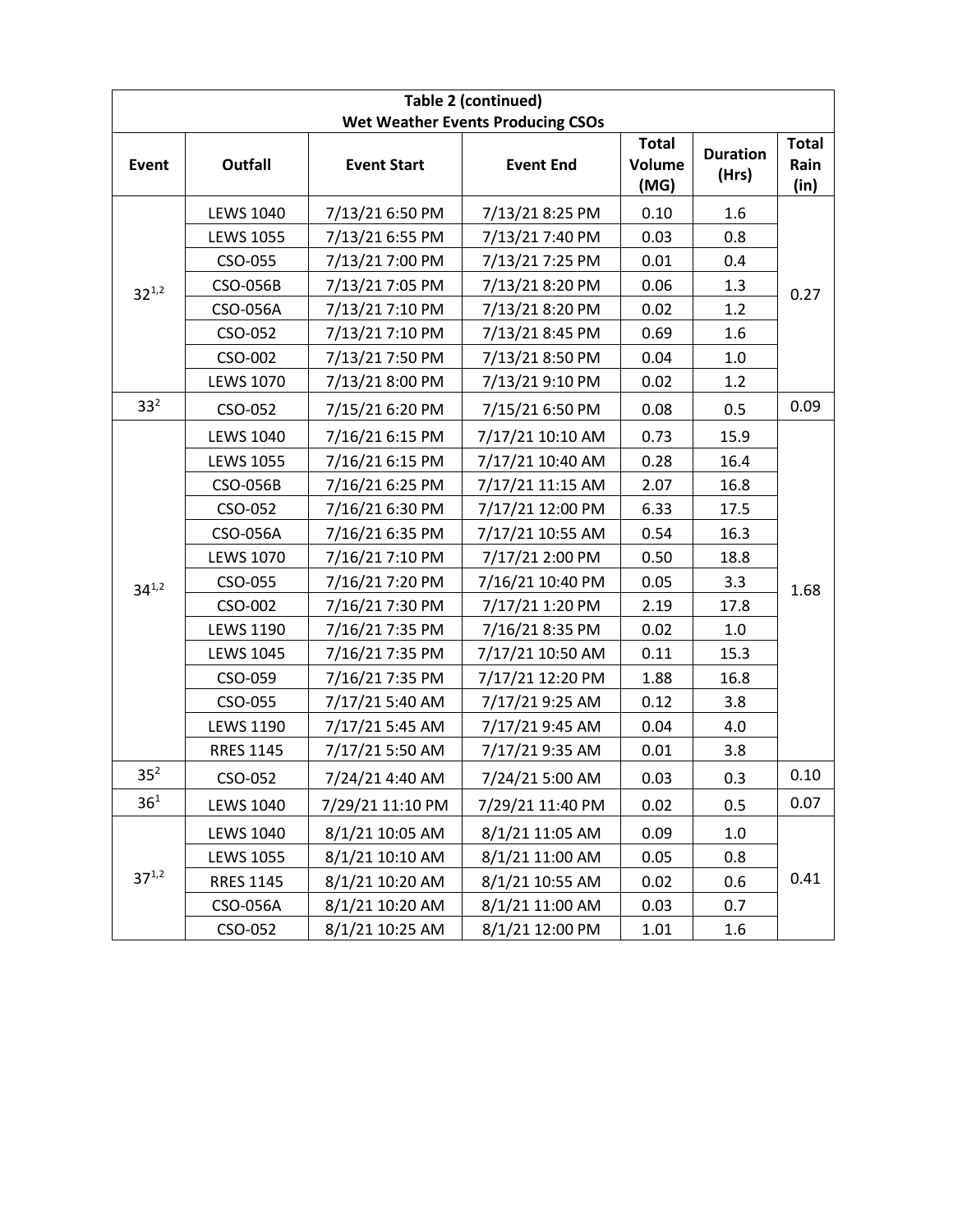|            | <b>Table 2 (continued)</b> |                    |                                          |                                       |                          |                              |  |
|------------|----------------------------|--------------------|------------------------------------------|---------------------------------------|--------------------------|------------------------------|--|
|            |                            |                    | <b>Wet Weather Events Producing CSOs</b> |                                       |                          |                              |  |
| Event      | <b>Outfall</b>             | <b>Event Start</b> | <b>Event End</b>                         | <b>Total</b><br><b>Volume</b><br>(MG) | <b>Duration</b><br>(Hrs) | <b>Total</b><br>Rain<br>(in) |  |
|            | <b>LEWS 1040</b>           | 8/7/21 5:15 PM     | 8/7/21 6:40 PM                           | 0.20                                  | 1.4                      |                              |  |
|            | <b>RRES 1145</b>           | 8/7/21 5:25 PM     | 8/7/21 5:55 PM                           | 0.03                                  | 0.5                      |                              |  |
|            | <b>LEWS 1055</b>           | 8/7/21 5:25 PM     | 8/7/21 6:30 PM                           | 0.09                                  | 1.1                      |                              |  |
|            | CSO-055                    | 8/7/21 5:30 PM     | 8/7/21 6:00 PM                           | 0.05                                  | 0.5                      |                              |  |
| $38^{1,2}$ | CSO-056B                   | 8/7/21 5:30 PM     | 8/7/21 6:35 PM                           | 0.17                                  | 1.1                      | 0.55                         |  |
|            | CSO-056A                   | 8/7/21 5:35 PM     | 8/7/21 6:40 PM                           | 0.04                                  | 1.1                      |                              |  |
|            | CSO-059                    | 8/7/21 5:35 PM     | 8/7/21 7:00 PM                           | 0.05                                  | 1.4                      |                              |  |
|            | CSO-052                    | 8/7/21 5:35 PM     | 8/7/21 7:10 PM                           | 1.24                                  | 1.6                      |                              |  |
|            | <b>LEWS 1070</b>           | 8/7/21 5:40 PM     | 8/7/21 7:30 PM                           | 0.03                                  | 1.8                      |                              |  |
|            | CSO-002                    | 8/7/21 5:55 PM     | 8/7/21 7:05 PM                           | 0.09                                  | 1.2                      |                              |  |
|            | CSO-055                    | 8/8/21 10:05 AM    | 8/8/21 11:05 AM                          | 0.28                                  | 1.0                      |                              |  |
|            | <b>LEWS 1040</b>           | 8/8/21 10:05 AM    | 8/8/21 1:15 PM                           | 0.71                                  | 3.2                      |                              |  |
|            | CSO-056B                   | 8/8/21 10:10 AM    | 8/8/21 11:55 AM                          | 0.67                                  | 1.8                      |                              |  |
|            | <b>LEWS 1055</b>           | 8/8/21 10:10 AM    | 8/8/21 12:05 PM                          | 0.50                                  | 1.9                      |                              |  |
|            | CSO-056A                   | 8/8/21 10:15 AM    | 8/8/21 12:05 PM                          | 0.13                                  | 1.8                      |                              |  |
|            | <b>RRES 1145</b>           | 8/8/21 10:20 AM    | 8/8/21 11:35 AM                          | 0.09                                  | 1.3                      |                              |  |
| $39^{1,2}$ | CSO-059                    | 8/8/21 10:20 AM    | 8/8/21 1:05 PM                           | 0.76                                  | 2.8                      | 0.83                         |  |
|            | <b>LEWS 1070</b>           | 8/8/21 10:20 AM    | 8/8/21 2:05 PM                           | 0.11                                  | 3.8                      |                              |  |
|            | <b>LEWS 1220</b>           | 8/8/21 10:25 AM    | 8/8/21 10:45 AM                          | 0.02                                  | 0.3                      |                              |  |
|            | CSO-058                    | 8/8/21 10:25 AM    | 8/8/21 11:05 AM                          | 0.03                                  | 0.7                      |                              |  |
|            | <b>LEWS 1190</b>           | 8/8/21 10:30 AM    | 8/8/21 11:25 AM                          | 0.03                                  | 0.9                      |                              |  |
|            | CSO-052                    | 8/8/21 10:30 AM    | 8/8/21 1:15 PM                           | 2.24                                  | 2.8                      |                              |  |
|            | CSO-002                    | 8/8/21 10:35 AM    | 8/8/21 1:05 PM                           | 0.02                                  | 2.5                      |                              |  |
|            | <b>LEWS 1045</b>           | 8/8/21 11:10 AM    | 8/8/21 12:30 PM                          | 0.02                                  | 1.3                      |                              |  |
| $40^{1,2}$ | <b>LEWS 1040</b>           | 8/10/21 3:05 AM    | 8/10/21 4:10 AM                          | 0.05                                  | 1.1                      | 0.25                         |  |
|            | CSO-052                    | 8/10/21 3:20 AM    | 8/10/21 4:55 AM                          | 0.56                                  | 1.6                      |                              |  |
|            | <b>LEWS 1040</b>           | 8/11/21 3:55 PM    | 8/11/21 5:45 PM                          | 0.14                                  | 1.8                      |                              |  |
|            | <b>LEWS 1055</b>           | 8/11/21 4:10 PM    | 8/11/21 5:10 PM                          | 0.09                                  | 1.0                      |                              |  |
|            | CSO-055                    | 8/11/21 4:15 PM    | 8/11/21 4:50 PM                          | 0.13                                  | 0.6                      |                              |  |
| $41^{1,2}$ | <b>RRES 1145</b>           | 8/11/21 4:15 PM    | 8/11/21 4:50 PM                          | 0.07                                  | 0.6                      |                              |  |
|            | CSO-056A                   | 8/11/21 4:20 PM    | 8/11/21 5:30 PM                          | 0.07                                  | 1.2                      | 0.46                         |  |
|            | CSO-059                    | 8/11/21 4:20 PM    | 8/11/21 6:00 PM                          | 0.09                                  | 1.7                      |                              |  |
|            | <b>LEWS 1070</b>           | 8/11/21 4:20 PM    | 8/11/21 6:45 PM                          | 0.04                                  | 2.4                      |                              |  |
|            | CSO-052                    | 8/11/21 4:25 PM    | 8/11/21 6:50 PM                          | 1.16                                  | 2.4                      |                              |  |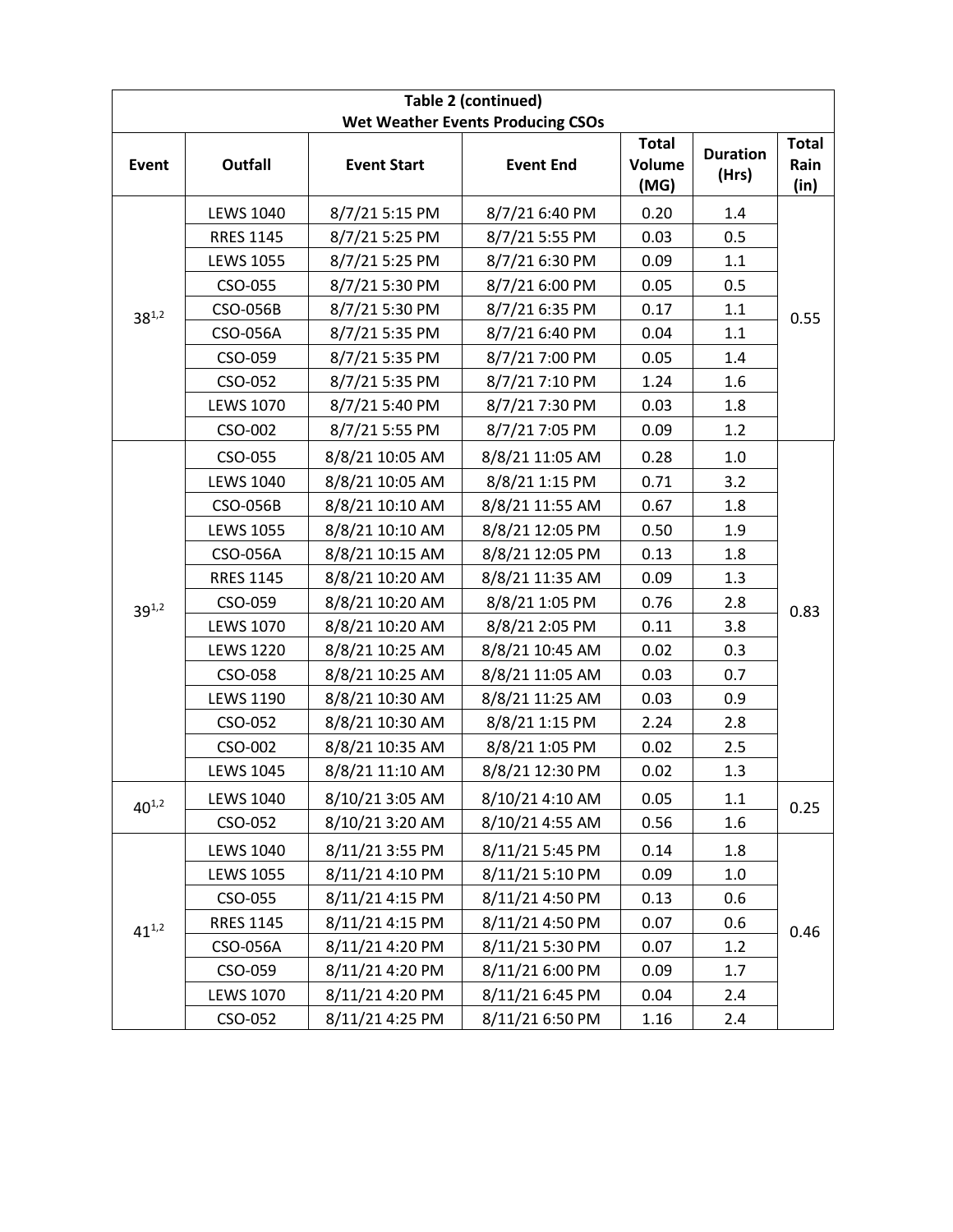|            |                  |                    | <b>Table 2 (continued)</b>               |                                       |                          |                              |
|------------|------------------|--------------------|------------------------------------------|---------------------------------------|--------------------------|------------------------------|
|            |                  |                    | <b>Wet Weather Events Producing CSOs</b> |                                       |                          |                              |
| Event      | <b>Outfall</b>   | <b>Event Start</b> | <b>Event End</b>                         | <b>Total</b><br><b>Volume</b><br>(MG) | <b>Duration</b><br>(Hrs) | <b>Total</b><br>Rain<br>(in) |
|            | <b>LEWS 1055</b> | 8/12/21 4:30 AM    | 8/12/21 9:55 AM                          | 0.11                                  | 5.4                      |                              |
|            | <b>LEWS 1040</b> | 8/12/21 7:00 AM    | 8/12/21 11:10 AM                         | 0.24                                  | 4.2                      |                              |
|            | CSO-055          | 8/12/21 7:05 AM    | 8/12/21 8:45 AM                          | 0.18                                  | 1.7                      |                              |
|            | <b>RRES 1145</b> | 8/12/21 7:10 AM    | 8/12/21 9:00 AM                          | 0.03                                  | 1.8                      |                              |
|            | CSO-056B         | 8/12/21 7:10 AM    | 8/12/21 9:55 AM                          | 0.08                                  | 2.8                      |                              |
| $42^{1,2}$ | CSO-056A         | 8/12/21 7:15 AM    | 8/12/21 9:55 AM                          | 0.10                                  | 2.7                      | 0.53                         |
|            | CSO-052          | 8/12/21 7:20 AM    | 8/12/21 10:35 AM                         | 1.49                                  | 3.3                      |                              |
|            | CSO-059          | 8/12/21 7:20 AM    | 8/12/21 10:40 AM                         | 0.50                                  | 3.3                      |                              |
|            | <b>LEWS 1045</b> | 8/12/21 7:45 AM    | 8/12/21 10:25 AM                         | 0.06                                  | 2.7                      |                              |
|            | <b>LEWS 1070</b> | 8/12/21 7:45 AM    | 8/12/21 11:30 AM                         | 0.10                                  | 3.8                      |                              |
|            | <b>LEWS 1190</b> | 8/12/21 8:05 AM    | 8/12/21 8:45 AM                          | 0.01                                  | 0.7                      |                              |
|            | <b>LEWS 1040</b> | 8/13/21 5:35 PM    | 8/14/21 12:00 AM                         | 0.78                                  | 6.4                      |                              |
|            | CSO-055          | 8/13/21 5:45 PM    | 8/13/21 7:00 PM                          | 0.36                                  | 1.3                      |                              |
|            | <b>RRES 1145</b> | 8/13/21 5:45 PM    | 8/13/21 7:05 PM                          | 0.18                                  | 1.3                      |                              |
|            | <b>LEWS 1055</b> | 8/13/21 5:45 PM    | 8/13/21 8:20 PM                          | 0.45                                  | 2.6                      |                              |
|            | CSO-056B         | 8/13/21 5:50 PM    | 8/13/21 8:20 PM                          | 0.63                                  | 2.5                      |                              |
|            | CSO-052          | 8/13/21 5:50 PM    | 8/13/21 9:45 PM                          | 4.03                                  | 3.9                      | 1.07                         |
| $43^{1,2}$ | <b>RRES 1180</b> | 8/13/21 5:55 PM    | 8/13/21 6:30 PM                          | 0.04                                  | 0.6                      |                              |
|            | <b>LEWS 1070</b> | 8/13/21 5:55 PM    | 8/13/21 11:45 PM                         | 0.16                                  | 5.8                      |                              |
|            | CSO-058          | 8/13/21 6:00 PM    | 8/13/21 6:45 PM                          | 0.03                                  | 0.8                      |                              |
|            | CSO-059          | 8/13/21 6:00 PM    | 8/13/21 10:05 PM                         | 1.15                                  | 4.1                      |                              |
|            | <b>LEWS 1190</b> | 8/13/21 6:05 PM    | 8/13/21 7:25 PM                          | 0.05                                  | 1.3                      |                              |
|            | CSO-002          | 8/13/21 6:05 PM    | 8/13/21 10:45 PM                         | 0.03                                  | 4.7                      |                              |
|            | <b>LEWS 1045</b> | 8/13/21 6:55 PM    | 8/13/21 9:10 PM                          | 0.05                                  | 2.3                      |                              |
|            | CSO-056A         | 8/13/21 7:00 PM    | 8/13/21 8:40 PM                          | 0.06                                  | 1.7                      |                              |
| $44^{1,2}$ | <b>LEWS 1040</b> | 8/25/21 7:10 AM    | 8/25/21 2:25 PM                          | 0.02                                  | 7.3                      | 0.32                         |
|            | CSO-052          | 8/25/21 1:40 PM    | 8/25/21 2:40 PM                          | 0.15                                  | 1.0                      |                              |
|            | <b>LEWS 1040</b> | 8/29/21 12:25 PM   | 8/29/21 2:50 PM                          | 0.10                                  | 2.4                      |                              |
|            | <b>LEWS 1055</b> | 8/29/21 12:30 PM   | 8/29/21 2:35 PM                          | 0.08                                  | 2.1                      |                              |
| $45^{1,2}$ | CSO-055          | 8/29/21 12:35 PM   | 8/29/21 1:05 PM                          | 0.06                                  | 0.5                      | 0.39                         |
|            | <b>RRES 1145</b> | 8/29/21 12:35 PM   | 8/29/21 2:45 PM                          | 0.01                                  | 2.2                      |                              |
|            | CSO-056A         | 8/29/21 12:45 PM   | 8/29/21 1:10 PM                          | 0.02                                  | 0.4                      |                              |
|            | CSO-052          | 8/29/21 12:45 PM   | 8/29/21 3:15 PM                          | 0.34                                  | 2.5                      |                              |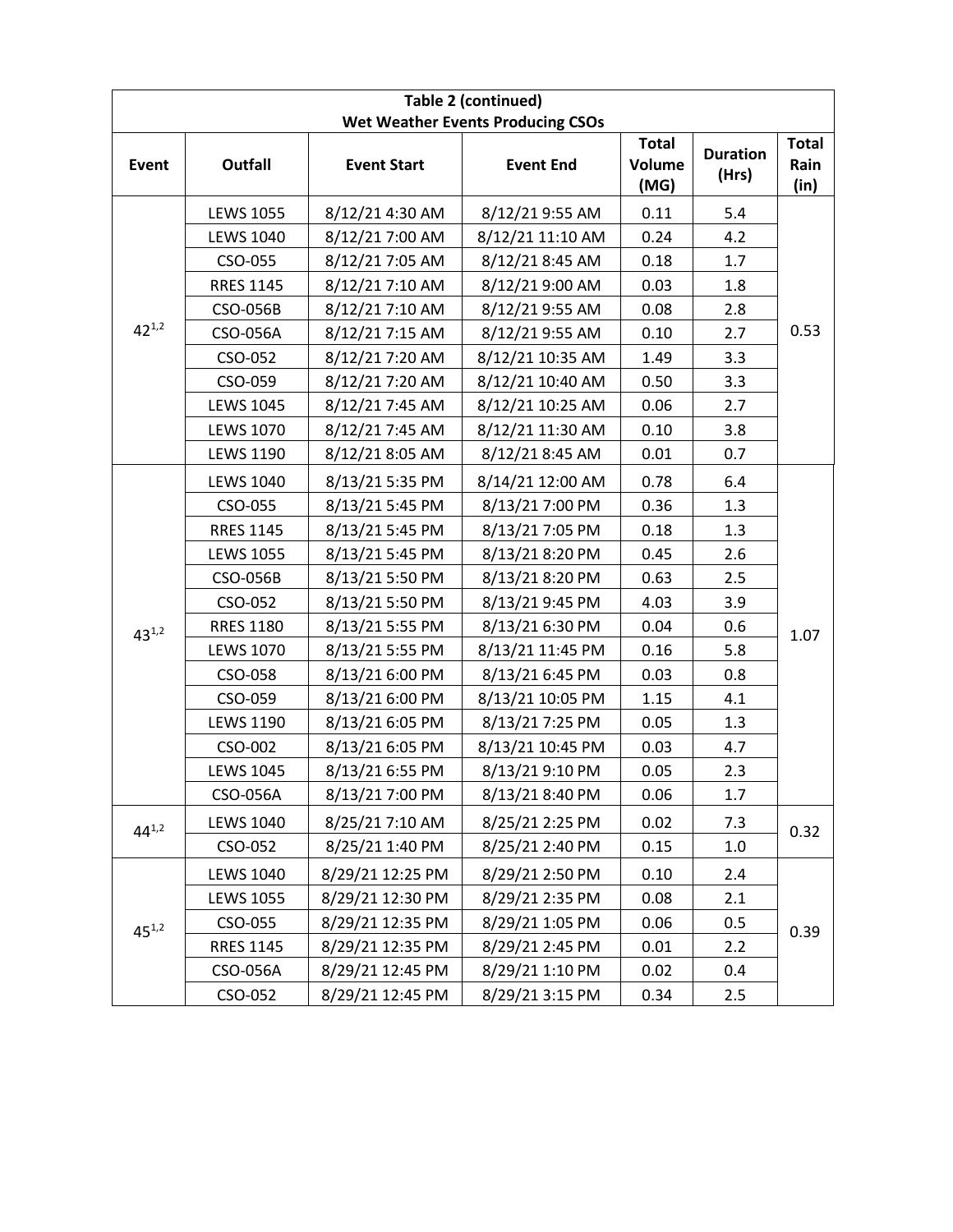|            |                  |                    | Table 2 (continued)                      |                                       |                          |                              |
|------------|------------------|--------------------|------------------------------------------|---------------------------------------|--------------------------|------------------------------|
|            |                  |                    | <b>Wet Weather Events Producing CSOs</b> |                                       |                          |                              |
| Event      | <b>Outfall</b>   | <b>Event Start</b> | <b>Event End</b>                         | <b>Total</b><br><b>Volume</b><br>(MG) | <b>Duration</b><br>(Hrs) | <b>Total</b><br>Rain<br>(in) |
|            | CSO-055          | 8/29/21 9:35 PM    | 8/29/21 10:00 PM                         | 0.07                                  | 0.4                      |                              |
|            | <b>LEWS 1055</b> | 8/29/21 9:35 PM    | 8/30/21 4:50 AM                          | 0.06                                  | 7.3                      |                              |
| $46^{1,2}$ | CSO-056A         | 8/29/21 9:40 PM    | 8/30/21 4:45 AM                          | 0.04                                  | 7.1                      | 0.32                         |
|            | <b>LEWS 1040</b> | 8/29/21 10:00 PM   | 8/30/21 4:50 AM                          | 0.05                                  | 6.8                      |                              |
|            | CSO-052          | 8/29/21 10:20 PM   | 8/30/21 5:05 AM                          | 0.30                                  | 6.8                      |                              |
|            | CSO-055          | 8/30/21 4:05 AM    | 8/30/21 4:35 AM                          | 0.05                                  | 0.5                      |                              |
|            | <b>LEWS 1055</b> | 9/14/21 10:50 PM   | 9/15/21 12:45 AM                         | 0.14                                  | 1.9                      |                              |
|            | <b>LEWS 1040</b> | 9/14/21 10:50 PM   | 9/15/21 1:20 AM                          | 0.28                                  | 2.5                      |                              |
|            | CSO-059          | 9/14/21 11:00 PM   | 9/15/21 1:25 AM                          | 0.35                                  | 2.4                      |                              |
|            | CSO-002          | 9/14/21 11:10 PM   | 9/15/21 1:05 AM                          | 0.52                                  | 1.9                      |                              |
|            | CSO-052          | 9/14/21 11:15 PM   | 9/15/21 1:25 AM                          | 1.54                                  | 2.2                      |                              |
|            | CSO-056A         | 9/14/21 11:20 PM   | 9/15/21 1:20 AM                          | 0.10                                  | 2.0                      | 0.67                         |
| $47^{1,2}$ | <b>RRES 1145</b> | 9/14/21 11:30 PM   | 9/15/21 12:20 AM                         | 0.06                                  | 0.8                      |                              |
|            | <b>LEWS 1130</b> | 9/14/21 11:35 PM   | 9/15/21 12:15 AM                         | 0.01                                  | 0.7                      |                              |
|            | CSO-055          | 9/14/21 11:35 PM   | 9/15/21 12:25 AM                         | 0.13                                  | 0.8                      |                              |
|            | <b>LEWS 1070</b> | 9/14/21 11:45 PM   | 9/15/21 1:55 AM                          | 0.05                                  | 2.2                      |                              |
|            | <b>LEWS 1045</b> | 9/14/21 11:50 PM   | 9/15/21 1:05 AM                          | 0.02                                  | 1.3                      |                              |
|            | CSO-056B         | 9/14/21 11:55 PM   | 9/15/21 12:50 AM                         | 0.06                                  | 0.9                      |                              |
|            | <b>LEWS 1190</b> | 9/15/21 12:00 AM   | 9/15/21 12:30 AM                         | 0.01                                  | 0.5                      |                              |
|            | CSO-055          | 9/22/21 5:15 AM    | 9/22/21 3:40 PM                          | 0.32                                  | 10.4                     |                              |
|            | <b>LEWS 1055</b> | 9/22/21 5:15 AM    | 9/22/21 4:45 PM                          | 0.35                                  | 11.5                     |                              |
|            | <b>RRES 1145</b> | 9/22/21 5:25 AM    | 9/22/21 4:45 PM                          | 0.05                                  | 11.3                     |                              |
|            | <b>LEWS 1040</b> | 9/22/21 5:25 AM    | 9/22/21 8:50 PM                          | 0.73                                  | 15.4                     |                              |
|            | CSO-059          | 9/22/21 5:30 AM    | 9/22/21 6:40 PM                          | 2.14                                  | 13.2                     |                              |
|            | CSO-052          | 9/22/21 5:40 AM    | 9/22/21 6:20 PM                          | 5.01                                  | 12.7                     |                              |
| $48^{1,2}$ | CSO-002          | 9/22/21 6:10 AM    | 9/22/21 9:10 PM                          | 4.46                                  | 15.0                     | 1.76                         |
|            | <b>LEWS 1070</b> | 9/22/21 6:45 AM    | 9/22/21 8:00 PM                          | 0.35                                  | 13.3                     |                              |
|            | <b>LEWS 1045</b> | 9/22/21 7:05 AM    | 9/22/21 6:05 PM                          | 0.22                                  | 11.0                     |                              |
|            | <b>CSO-056B</b>  | 9/22/21 7:15 AM    | 9/22/21 5:00 PM                          | 0.32                                  | 9.8                      |                              |
|            | <b>LEWS 1130</b> | 9/22/21 9:15 AM    | 9/22/21 3:40 PM                          | 0.02                                  | 6.4                      |                              |
|            | <b>LEWS 1190</b> | 9/22/21 12:00 PM   | 9/22/21 3:50 PM                          | 0.07                                  | 3.8                      |                              |
|            | CSO-056A         | 9/22/21 12:00 PM   | 9/22/21 4:00 PM                          | 0.21                                  | 4.0                      |                              |
|            | CSO-055          | 10/3/21 2:00 AM    | 10/3/21 2:20 AM                          | 0.02                                  | 0.3                      |                              |
| $49^{1,2}$ | CSO-056B         | 10/3/21 2:00 AM    | 10/3/21 2:30 AM                          | 0.04                                  | 0.5                      | 0.20                         |
|            | <b>LEWS 1040</b> | 10/3/21 2:00 AM    | 10/3/21 2:35 AM                          | 0.01                                  | 0.6                      |                              |
|            | CSO-052          | 10/3/21 2:15 AM    | 10/3/21 2:55 AM                          | 0.13                                  | 0.7                      |                              |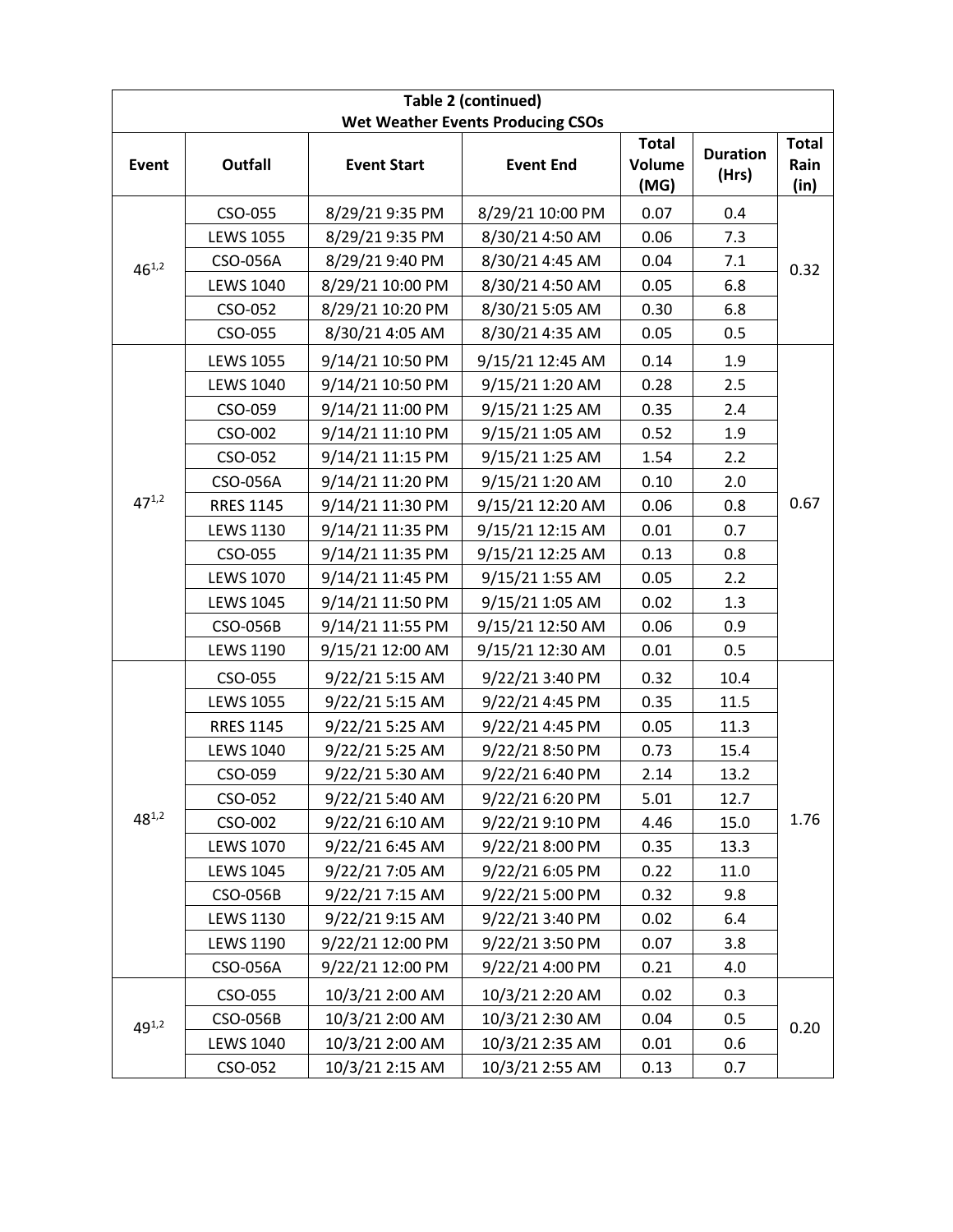|              |                  |                    | Table 2 (continued)                      |                                       |                          |                              |
|--------------|------------------|--------------------|------------------------------------------|---------------------------------------|--------------------------|------------------------------|
|              |                  |                    | <b>Wet Weather Events Producing CSOs</b> |                                       |                          |                              |
| <b>Event</b> | Outfall          | <b>Event Start</b> | <b>Event End</b>                         | <b>Total</b><br><b>Volume</b><br>(MG) | <b>Duration</b><br>(Hrs) | <b>Total</b><br>Rain<br>(in) |
|              | <b>LEWS 1040</b> | 10/7/21 3:20 PM    | 10/7/21 7:15 PM                          | 1.60                                  | 3.9                      |                              |
|              | <b>RRES 1145</b> | 10/7/21 3:25 PM    | 10/7/21 5:20 PM                          | 0.61                                  | 1.9                      |                              |
|              | <b>LEWS 1055</b> | 10/7/21 3:25 PM    | 10/7/21 5:45 PM                          | 0.61                                  | 2.3                      |                              |
|              | CSO-055          | 10/7/21 3:30 PM    | 10/7/21 4:55 PM                          | 0.43                                  | 1.4                      |                              |
|              | CSO-056B         | 10/7/21 3:30 PM    | 10/7/21 6:40 PM                          | 2.06                                  | 3.2                      |                              |
|              | <b>RRES 1180</b> | 10/7/21 3:35 PM    | 10/7/21 4:00 PM                          | 0.03                                  | 0.4                      |                              |
|              | CSO-056A         | 10/7/21 3:35 PM    | 10/7/21 6:25 PM                          | 0.48                                  | 2.8                      |                              |
| $50^{1,2}$   | CSO-052          | 10/7/21 3:35 PM    | 10/7/21 6:40 PM                          | 2.88                                  | 3.1                      | 1.16                         |
|              | CSO-059          | 10/7/21 3:35 PM    | 10/7/21 7:00 PM                          | 0.98                                  | 3.4                      |                              |
|              | <b>LEWS 1070</b> | 10/7/21 3:35 PM    | 10/7/21 8:00 PM                          | 0.14                                  | 4.4                      |                              |
|              | <b>LEWS 1220</b> | 10/7/21 3:40 PM    | 10/7/21 4:20 PM                          | 0.01                                  | 0.7                      |                              |
|              | <b>LEWS 1190</b> | 10/7/21 3:45 PM    | 10/7/21 5:15 PM                          | 0.06                                  | 1.5                      |                              |
|              | CSO-002          | 10/7/21 3:50 PM    | 10/7/21 7:45 PM                          | 0.02                                  | 3.9                      |                              |
|              | <b>LEWS 1180</b> | 10/7/21 4:20 PM    | 10/7/21 4:30 PM                          | 0.04                                  | 0.2                      |                              |
|              | CSO-057          | 10/7/21 4:45 PM    | 10/7/21 6:05 PM                          | 0.05                                  | 1.3                      |                              |
|              | <b>RRES 1145</b> | 10/8/21 5:50 PM    | 10/8/21 6:25 PM                          | 0.05                                  | 0.6                      |                              |
|              | <b>LEWS 1040</b> | 10/8/21 5:50 PM    | 10/8/21 7:00 PM                          | 0.36                                  | 1.2                      |                              |
|              | CSO-055          | 10/8/21 6:05 PM    | 10/8/21 6:30 PM                          | 0.07                                  | 0.4                      | 0.63                         |
|              | <b>LEWS 1055</b> | 10/8/21 6:05 PM    | 10/8/21 6:40 PM                          | 0.05                                  | 0.6                      |                              |
| $51^{1,2}$   | CSO-056B         | 10/8/21 6:05 PM    | 10/8/21 7:05 PM                          | 0.13                                  | 1.0                      |                              |
|              | CSO-052          | 10/8/21 6:05 PM    | 10/8/21 7:35 PM                          | 0.64                                  | 1.5                      |                              |
|              | CSO-056A         | 10/8/21 6:10 PM    | 10/8/21 7:05 PM                          | 0.04                                  | 0.9                      |                              |
|              | CSO-059          | 10/8/21 6:30 PM    | 10/8/21 7:35 PM                          | 0.05                                  | 1.1                      |                              |
|              | <b>LEWS 1070</b> | 10/8/21 6:35 PM    | 10/8/21 8:15 PM                          | 0.03                                  | 1.7                      |                              |
|              | CSO-055          | 10/15/21 7:30 PM   | 10/15/21 8:10 PM                         | 0.13                                  | 0.7                      |                              |
|              | <b>LEWS 1040</b> | 10/15/21 7:30 PM   | 10/15/21 8:25 PM                         | 0.24                                  | 0.9                      |                              |
|              | <b>LEWS 1055</b> | 10/15/21 7:30 PM   | 10/15/21 8:30 PM                         | 0.13                                  | 1.0                      |                              |
|              | <b>RRES 1145</b> | 10/15/21 7:35 PM   | 10/15/21 8:05 PM                         | 0.09                                  | 0.5                      |                              |
| $52^{1,2}$   | CSO-056B         | 10/15/21 7:35 PM   | 10/15/21 8:50 PM                         | 0.52                                  | 1.3                      | 0.45                         |
|              | CSO-056A         | 10/15/21 7:40 PM   | 10/15/21 8:50 PM                         | 0.12                                  | 1.2                      |                              |
|              | CSO-059          | 10/15/21 7:40 PM   | 10/15/21 9:10 PM                         | 0.09                                  | 1.5                      |                              |
|              | CSO-002          | 10/15/21 7:40 PM   | 10/15/21 9:45 PM                         | 0.15                                  | 2.1                      |                              |
|              | <b>LEWS 1070</b> | 10/15/21 7:40 PM   | 10/15/21 9:45 PM                         | 0.05                                  | 2.1                      |                              |
|              | CSO-052          | 10/15/21 7:45 PM   | 10/15/21 8:55 PM                         | 0.65                                  | 1.2                      |                              |
| $53^{1,2}$   | <b>LEWS 1040</b> | 10/16/21 7:10 PM   | 10/17/21 4:10 AM                         | 0.02                                  | 9.0                      | 0.35                         |
|              | CSO-052          | 10/16/21 7:15 PM   | 10/17/21 4:40 AM                         | 1.06                                  | 9.4                      |                              |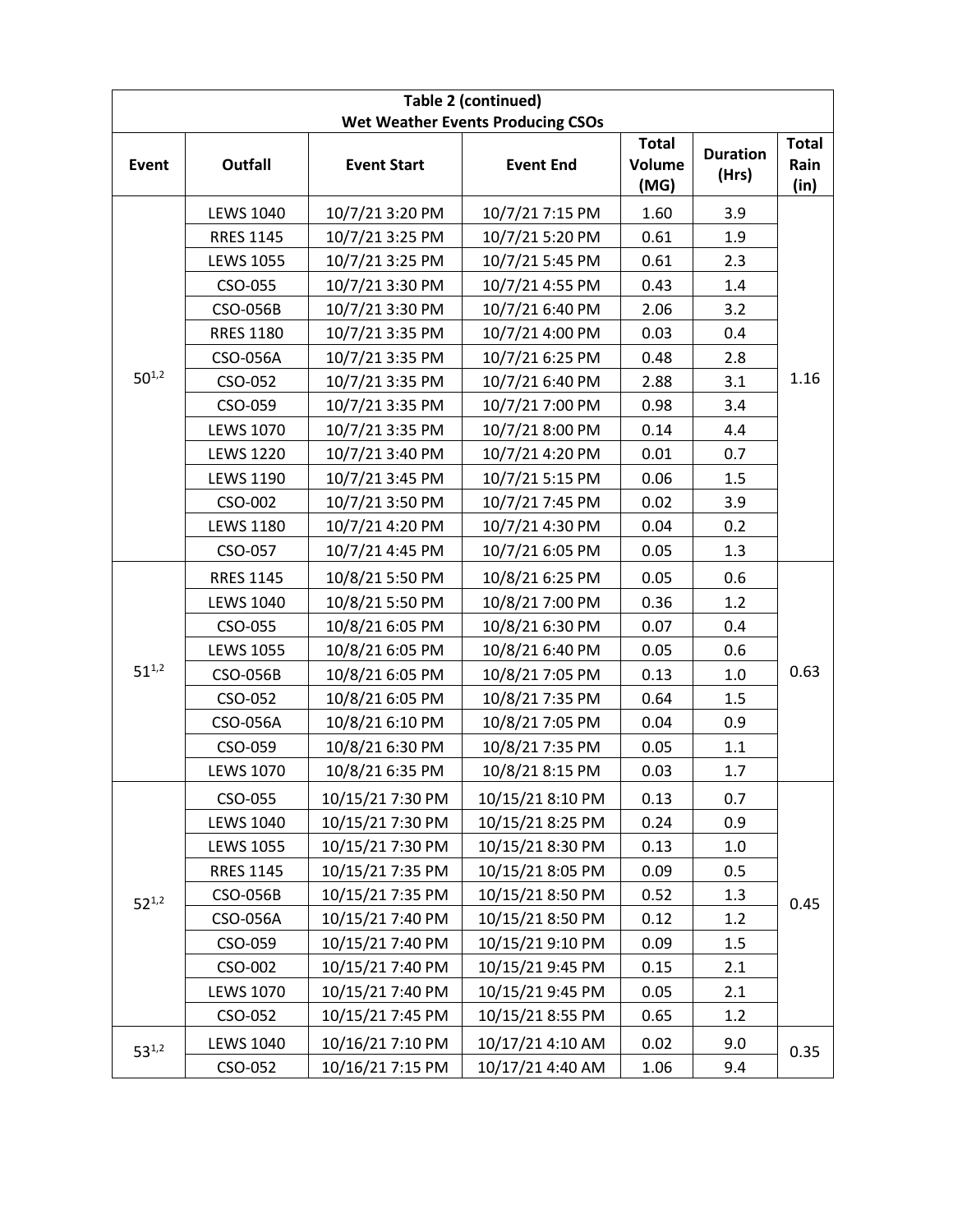| <b>Table 2 (continued)</b>               |                  |                    |                   |                                       |                          |                              |  |  |
|------------------------------------------|------------------|--------------------|-------------------|---------------------------------------|--------------------------|------------------------------|--|--|
| <b>Wet Weather Events Producing CSOs</b> |                  |                    |                   |                                       |                          |                              |  |  |
| Event                                    | <b>Outfall</b>   | <b>Event Start</b> | <b>Event End</b>  | <b>Total</b><br><b>Volume</b><br>(MG) | <b>Duration</b><br>(Hrs) | <b>Total</b><br>Rain<br>(in) |  |  |
| $54^{1,2}$                               | CSO-056B         | 10/21/21 10:00 AM  | 10/21/21 10:25 AM | 0.03                                  | 0.4                      | 0.17                         |  |  |
|                                          | <b>LEWS 1040</b> | 10/21/21 10:00 AM  | 10/21/21 10:30 AM | 0.01                                  | 0.5                      |                              |  |  |
|                                          | CSO-052          | 10/21/21 10:15 AM  | 10/21/21 11:00 AM | 0.20                                  | 0.8                      |                              |  |  |
| $55^{1,2}$                               | CSO-056B         | 10/22/21 12:40 AM  | 10/22/21 1:10 AM  | 0.02                                  | 0.5                      | 0.11                         |  |  |
|                                          | CSO-052          | 10/22/21 1:05 AM   | 10/22/21 1:45 AM  | 0.11                                  | 0.7                      |                              |  |  |
|                                          | <b>LEWS 1040</b> | 10/24/21 2:35 PM   | 10/25/21 1:40 AM  | 0.49                                  | 11.1                     | 1.05                         |  |  |
|                                          | CSO-052          | 10/24/21 2:40 PM   | 10/25/21 1:20 AM  | 2.96                                  | 10.7                     |                              |  |  |
|                                          | CSO-002          | 10/24/21 4:50 PM   | 10/25/21 5:10 AM  | 0.74                                  | 12.3                     |                              |  |  |
|                                          | CSO-055          | 10/24/21 6:05 PM   | 10/24/21 11:30 PM | 0.20                                  | 5.4                      |                              |  |  |
|                                          | <b>CSO-056B</b>  | 10/24/21 6:10 PM   | 10/25/21 12:55 AM | 1.05                                  | 6.8                      |                              |  |  |
| $56^{1,2}$                               | CSO-059          | 10/24/21 6:15 PM   | 10/25/21 1:55 AM  | 0.88                                  | 7.7                      |                              |  |  |
|                                          | CSO-056A         | 10/24/21 6:50 PM   | 10/25/21 12:45 AM | 0.27                                  | 5.9                      |                              |  |  |
|                                          | <b>LEWS 1070</b> | 10/24/21 6:50 PM   | 10/25/21 3:40 AM  | 0.19                                  | 8.8                      |                              |  |  |
|                                          | <b>LEWS 1055</b> | 10/24/21 9:10 PM   | 10/25/21 12:05 AM | 0.20                                  | 2.9                      |                              |  |  |
|                                          | <b>RRES 1145</b> | 10/24/21 9:15 PM   | 10/24/21 11:10 PM | 0.01                                  | 1.9                      |                              |  |  |
|                                          | <b>LEWS 1045</b> | 10/24/21 9:40 PM   | 10/25/21 1:15 AM  | 0.11                                  | 3.6                      |                              |  |  |
|                                          | <b>LEWS 1040</b> | 10/25/21 4:25 PM   | 10/26/21 1:00 AM  | 0.17                                  | 8.6                      | 0.48                         |  |  |
|                                          | <b>LEWS 1055</b> | 10/25/21 4:30 PM   | 10/25/21 5:45 PM  | 0.05                                  | 1.3                      |                              |  |  |
|                                          | CSO-056B         | 10/25/21 4:35 PM   | 10/25/21 6:35 PM  | 0.18                                  | 2.0                      |                              |  |  |
|                                          | CSO-055          | 10/25/21 4:40 PM   | 10/25/21 5:15 PM  | 0.03                                  | 0.6                      |                              |  |  |
| $57^{1,2}$                               | CSO-052          | 10/25/21 4:40 PM   | 10/26/21 1:20 AM  | 1.83                                  | 8.7                      |                              |  |  |
|                                          | CSO-056A         | 10/25/21 4:45 PM   | 10/25/21 6:25 PM  | 0.04                                  | 1.7                      |                              |  |  |
|                                          | <b>LEWS 1070</b> | 10/25/21 5:10 PM   | 10/26/21 2:00 AM  | 0.12                                  | 8.8                      |                              |  |  |
|                                          | CSO-002          | 10/25/21 5:20 PM   | 10/26/21 2:40 AM  | 0.76                                  | 9.3                      |                              |  |  |
|                                          | CSO-059          | 10/25/21 5:25 PM   | 10/25/21 7:10 PM  | 0.08                                  | 1.8                      |                              |  |  |
| $58^{1,2}$                               | <b>LEWS 1040</b> | 10/28/21 10:55 PM  | 10/29/21 1:25 PM  | 0.05                                  | 14.5                     | 0.55                         |  |  |
|                                          | CSO-052          | 10/28/21 11:20 PM  | 10/29/21 1:50 PM  | 0.79                                  | 14.5                     |                              |  |  |
|                                          | CSO-002          | 10/29/21 7:20 AM   | 10/29/21 9:40 AM  | 0.18                                  | 2.3                      |                              |  |  |
|                                          | CSO-056B         | 10/29/21 7:25 AM   | 10/29/21 8:20 AM  | 0.04                                  | 0.9                      |                              |  |  |
|                                          | <b>LEWS 1070</b> | 10/29/21 7:40 AM   | 10/29/21 9:35 AM  | 0.04                                  | 1.9                      |                              |  |  |
|                                          | CSO-059          | 10/29/21 7:55 AM   | 10/29/21 8:50 AM  | 0.02                                  | 0.9                      |                              |  |  |
| $59^{1,2}$                               | <b>LEWS 1040</b> | 10/30/21 9:00 PM   | 10/31/21 1:35 AM  | 0.02                                  | 4.6                      | 0.26                         |  |  |
|                                          | CSO-052          | 10/30/21 9:00 PM   | 10/31/21 2:05 AM  | 0.49                                  | 5.1                      |                              |  |  |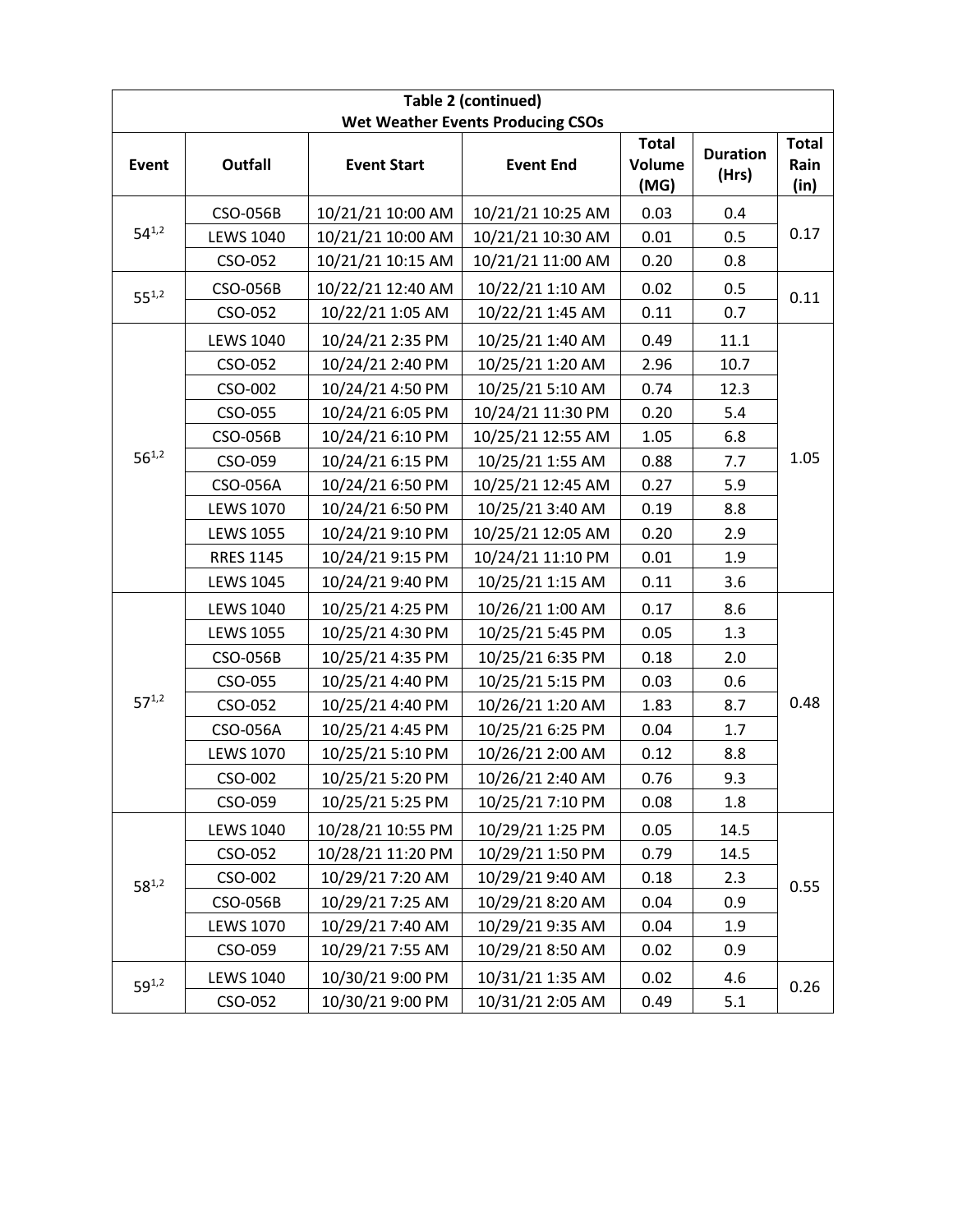| Table 2 (continued)                      |                  |                    |                   |                                |                          |                              |  |  |
|------------------------------------------|------------------|--------------------|-------------------|--------------------------------|--------------------------|------------------------------|--|--|
| <b>Wet Weather Events Producing CSOs</b> |                  |                    |                   |                                |                          |                              |  |  |
| Event                                    | <b>Outfall</b>   | <b>Event Start</b> | <b>Event End</b>  | <b>Total</b><br>Volume<br>(MG) | <b>Duration</b><br>(Hrs) | <b>Total</b><br>Rain<br>(in) |  |  |
| $60^{1,2}$                               | <b>LEWS 1040</b> | 11/11/21 8:35 PM   | 11/11/21 11:30 PM | 0.06                           | 2.9                      | 0.34                         |  |  |
|                                          | CSO-052          | 11/11/21 8:50 PM   | 11/11/21 11:50 PM | 0.57                           | 3.0                      |                              |  |  |
|                                          | CSO-002          | 11/11/21 9:55 PM   | 11/12/21 12:10 AM | 0.20                           | 2.3                      |                              |  |  |
|                                          | CSO-056B         | 11/11/21 10:10 PM  | 11/11/21 11:20 PM | 0.05                           | 1.2                      |                              |  |  |
|                                          | <b>LEWS 1070</b> | 11/11/21 10:20 PM  | 11/12/21 12:25 AM | 0.04                           | 2.1                      |                              |  |  |
|                                          | CSO-056A         | 11/11/21 10:25 PM  | 11/11/21 11:15 PM | 0.01                           | 0.8                      |                              |  |  |
|                                          | CSO-059          | 11/11/21 10:40 PM  | 11/11/21 11:40 PM | 0.03                           | 1.0                      |                              |  |  |
| 61 <sup>2</sup>                          | CSO-052          | 11/18/21 3:35 AM   | 11/18/21 4:05 AM  | 0.04                           | 0.5                      | 0.23                         |  |  |
|                                          | CSO-055          | 11/25/21 7:35 PM   | 11/25/21 8:10 PM  | 0.01                           | 0.6                      | 0.26                         |  |  |
|                                          | <b>CSO-056B</b>  | 11/25/21 7:35 PM   | 11/25/21 9:10 PM  | 0.06                           | 1.6                      |                              |  |  |
| $62^{1,2}$                               | <b>LEWS 1040</b> | 11/25/21 7:35 PM   | 11/25/21 9:20 PM  | 0.07                           | 1.8                      |                              |  |  |
|                                          | CSO-052          | 11/25/21 7:45 PM   | 11/25/21 9:35 PM  | 0.45                           | 1.8                      |                              |  |  |
|                                          | CSO-002          | 11/25/21 8:05 PM   | 11/25/21 10:10 PM | 0.15                           | 2.1                      |                              |  |  |
|                                          | <b>LEWS 1070</b> | 11/25/21 8:25 PM   | 11/25/21 10:15 PM | 0.03                           | 1.8                      |                              |  |  |
|                                          | CSO-052          | 12/6/21 4:10 AM    | 12/6/21 8:30 AM   | 0.04                           | 4.3                      | 0.38                         |  |  |
|                                          | <b>LEWS 1040</b> | 12/6/21 4:30 AM    | 12/6/21 8:20 AM   | 0.12                           | 3.8                      |                              |  |  |
|                                          | CSO-056B         | 12/6/21 4:45 AM    | 12/6/21 8:15 AM   | 0.18                           | 3.5                      |                              |  |  |
| $63^{1,2}$                               | CSO-055          | 12/6/21 4:55 AM    | 12/6/21 8:15 AM   | 0.01                           | 3.3                      |                              |  |  |
|                                          | CSO-056A         | 12/6/21 5:00 AM    | 12/6/21 6:25 AM   | 0.05                           | 1.4                      |                              |  |  |
|                                          | CSO-002          | 12/6/21 5:00 AM    | 12/6/21 9:05 AM   | 0.28                           | 4.1                      |                              |  |  |
|                                          | <b>LEWS 1070</b> | 12/6/21 5:30 AM    | 12/6/21 8:55 AM   | 0.04                           | 3.4                      |                              |  |  |
|                                          | CSO-059          | 12/6/21 5:40 AM    | 12/6/21 6:45 AM   | 0.07                           | 1.1                      |                              |  |  |
|                                          | <b>LEWS 1055</b> | 12/11/21 3:00 AM   | 12/11/21 7:10 AM  | 0.04                           | 4.2                      | 0.57                         |  |  |
|                                          | CSO-052          | 12/11/21 3:00 AM   | 12/11/21 7:40 AM  | 0.06                           | 4.7                      |                              |  |  |
|                                          | CSO-055          | 12/11/21 3:05 AM   | 12/11/21 7:10 AM  | 0.10                           | 4.1                      |                              |  |  |
|                                          | CSO-056B         | 12/11/21 3:05 AM   | 12/11/21 7:55 AM  | 0.58                           | 4.8                      |                              |  |  |
|                                          | <b>LEWS 1040</b> | 12/11/21 3:05 AM   | 12/11/21 8:10 AM  | 0.32                           | 5.1                      |                              |  |  |
| $64^{1,2}$                               | <b>RRES 1145</b> | 12/11/21 3:10 AM   | 12/11/21 7:10 AM  | 0.04                           | 4.0                      |                              |  |  |
|                                          | CSO-056A         | 12/11/21 3:20 AM   | 12/11/21 7:50 AM  | 0.20                           | 4.5                      |                              |  |  |
|                                          | CSO-002          | 12/11/21 4:50 AM   | 12/11/21 9:20 AM  | 0.67                           | 4.5                      |                              |  |  |
|                                          | CSO-059          | 12/11/21 4:55 AM   | 12/11/21 8:20 AM  | 0.50                           | 3.4                      |                              |  |  |
|                                          | <b>LEWS 1070</b> | 12/11/21 4:55 AM   | 12/11/21 10:00 AM | 0.12                           | 5.1                      |                              |  |  |
|                                          | <b>LEWS 1045</b> | 12/11/21 5:20 AM   | 12/11/21 7:50 AM  | 0.06                           | 2.5                      |                              |  |  |
| $65^{1}$                                 | <b>LEWS 1040</b> | 12/18/21 7:10 AM   | 12/18/21 4:45 PM  | 0.01                           | 9.6                      | 0.39                         |  |  |
| $66^{1,2}$                               | <b>LEWS 1040</b> | 12/25/21 3:55 AM   | 12/25/21 4:40 AM  | 0.03                           | 0.8                      | 0.26                         |  |  |
|                                          | CSO-002          | 12/25/21 4:45 AM   | 12/25/21 6:45 AM  | 0.12                           | 2.0                      |                              |  |  |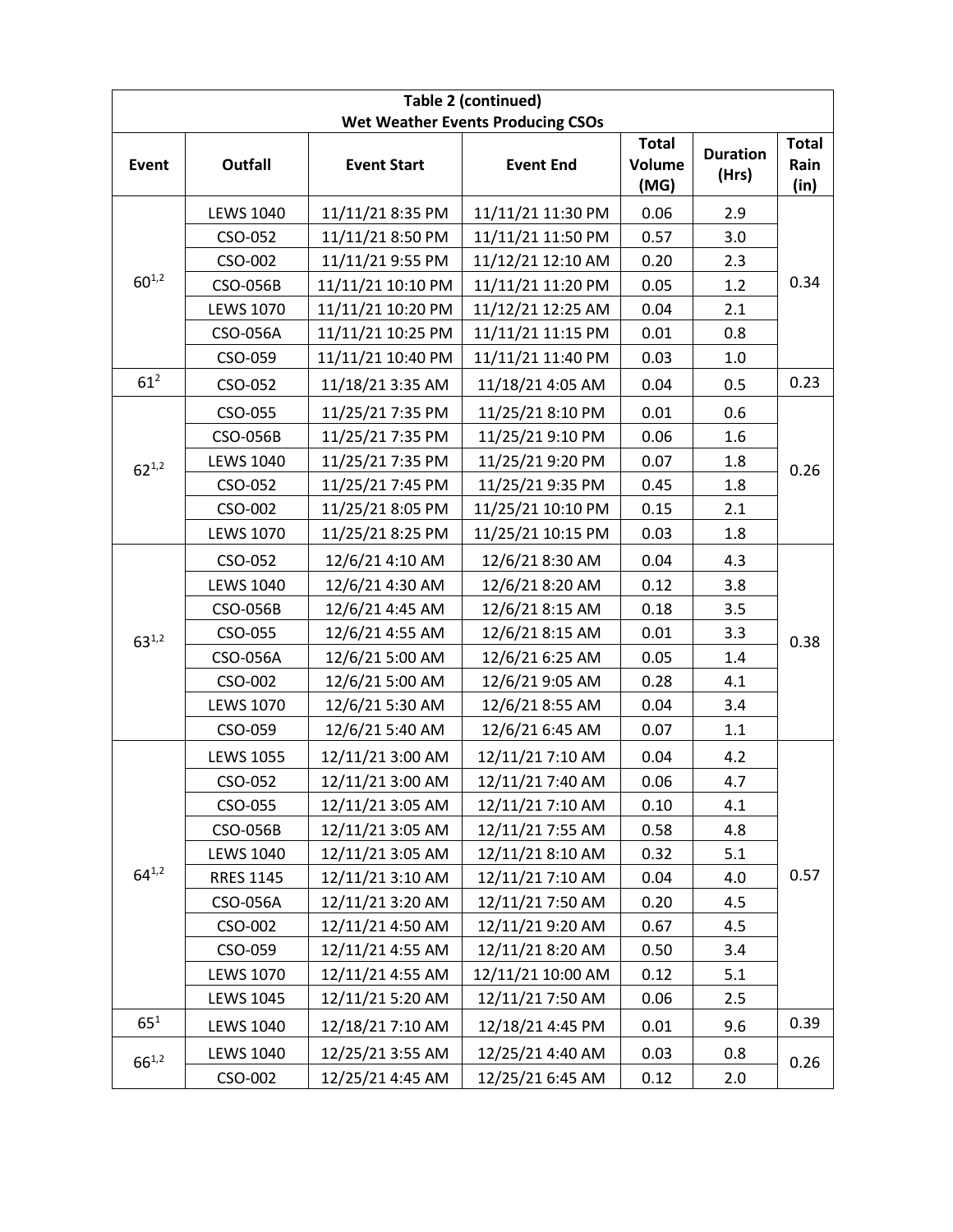| <b>Table 2 (continued)</b><br><b>Wet Weather Events Producing CSOs</b> |                  |                    |                  |                                |                          |                              |
|------------------------------------------------------------------------|------------------|--------------------|------------------|--------------------------------|--------------------------|------------------------------|
| Event                                                                  | Outfall          | <b>Event Start</b> | <b>Event End</b> | <b>Total</b><br>Volume<br>(MG) | <b>Duration</b><br>(Hrs) | <b>Total</b><br>Rain<br>(in) |
| $67^{1}$                                                               | <b>LEWS 1040</b> | 12/27/21 5:30 AM   | 12/27/21 6:50 AM | 0.03                           | 1.3                      | 0.17                         |
|                                                                        | CSO-056B         | 12/27/21 6:10 AM   | 12/27/21 6:40 AM | 0.02                           | 0.5                      |                              |
| $68^{1}$<br>$8.1 - 4.1 - 1.$                                           | <b>LEWS 1040</b> | 12/28/21 4:45 PM   | 12/28/21 7:10 PM | 0.06                           | 2.4                      | 0.26                         |
|                                                                        | CSO-056B         | 12/28/21 5:25 PM   | 12/28/21 7:05 PM | 0.06                           | 1.7                      |                              |
|                                                                        | CSO-002          | 12/28/21 5:55 PM   | 12/28/21 8:15 PM | 0.19                           | 2.3                      |                              |
|                                                                        | <b>LEWS 1070</b> | 12/28/21 6:15 PM   | 12/28/21 8:05 PM | 0.03                           | 1.8                      |                              |
|                                                                        | CSO-059          | 12/28/21 6:35 PM   | 12/28/21 7:20 PM | 0.02                           | 0.8                      |                              |

Notes:

 $^1$  Clifton Beach and Edgewater Beach (both Bathing Waters) – potentially impacted public access area

<sup>2</sup> Rocky River (Primary Contact Recreation) and Rocky River Marina – potentially impacted public access area

 $3$  CSO on 02/24/2021 was due to snow melt (temperature rose to 57<sup>0</sup> F. after two days of snow)



**Figure 1: Map of the CSO Outfalls**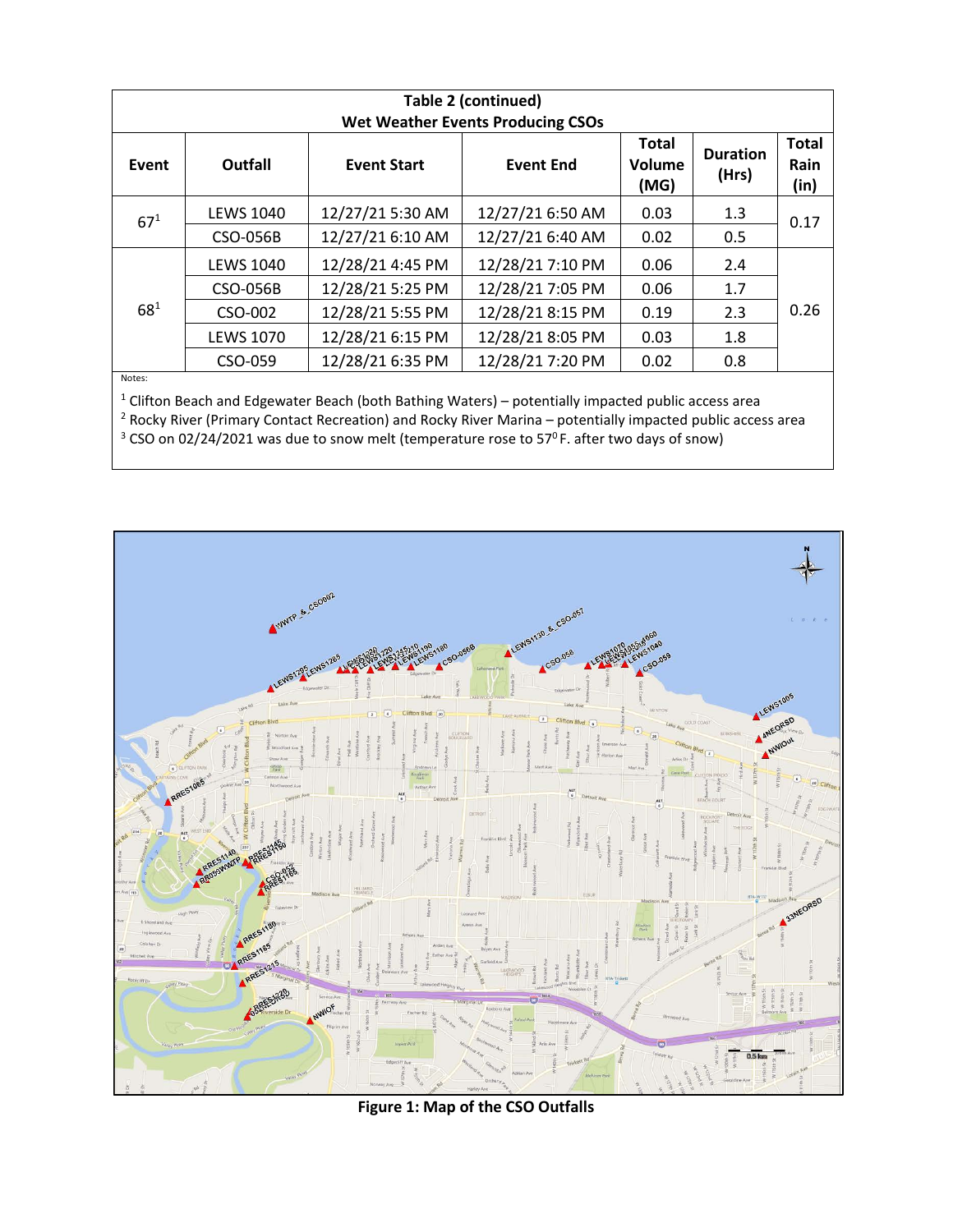The City of Lakewood has an Integrated Wet Weather Improvement Plan (IWWIP) that will reduce combined sewer overflow events to four or less in a typical year of rainfall. The City submitted the IWWIP to the EPA on March 1, 2019, and currently incorporates:

- 1) the installation of a high rate treatment (HRT) facility for CSO-002 (substantially completed in March 2022 and is currently in the start-up and commissioning phase);
- 2) combined sewer overflow storage tank project for CSO-052 (preliminary design started in 2021) which would discharge to the WWTP once the plant has recovered from the rain event;
- 3) sewer separation projects that reduce infiltration to the sewers at both the public and private levels;
- 4) combined sewer overflow storage tank project for CSO-059 (conceptual drawings and discussion started in 2021) which would discharge back to the Edgewater Interceptor Sewer once its water level has receded after a rain event; and,
- 5) increasing permeable surfaces where appropriate. The City's IWWIP is continually progressing.

For more information, contact:

*Mark Papke, PE, CPESC City Engineer 216.529.6807 [Mark.Papke@lakewoodoh.net](mailto:Mark.Papke@lakewoodoh.net)*